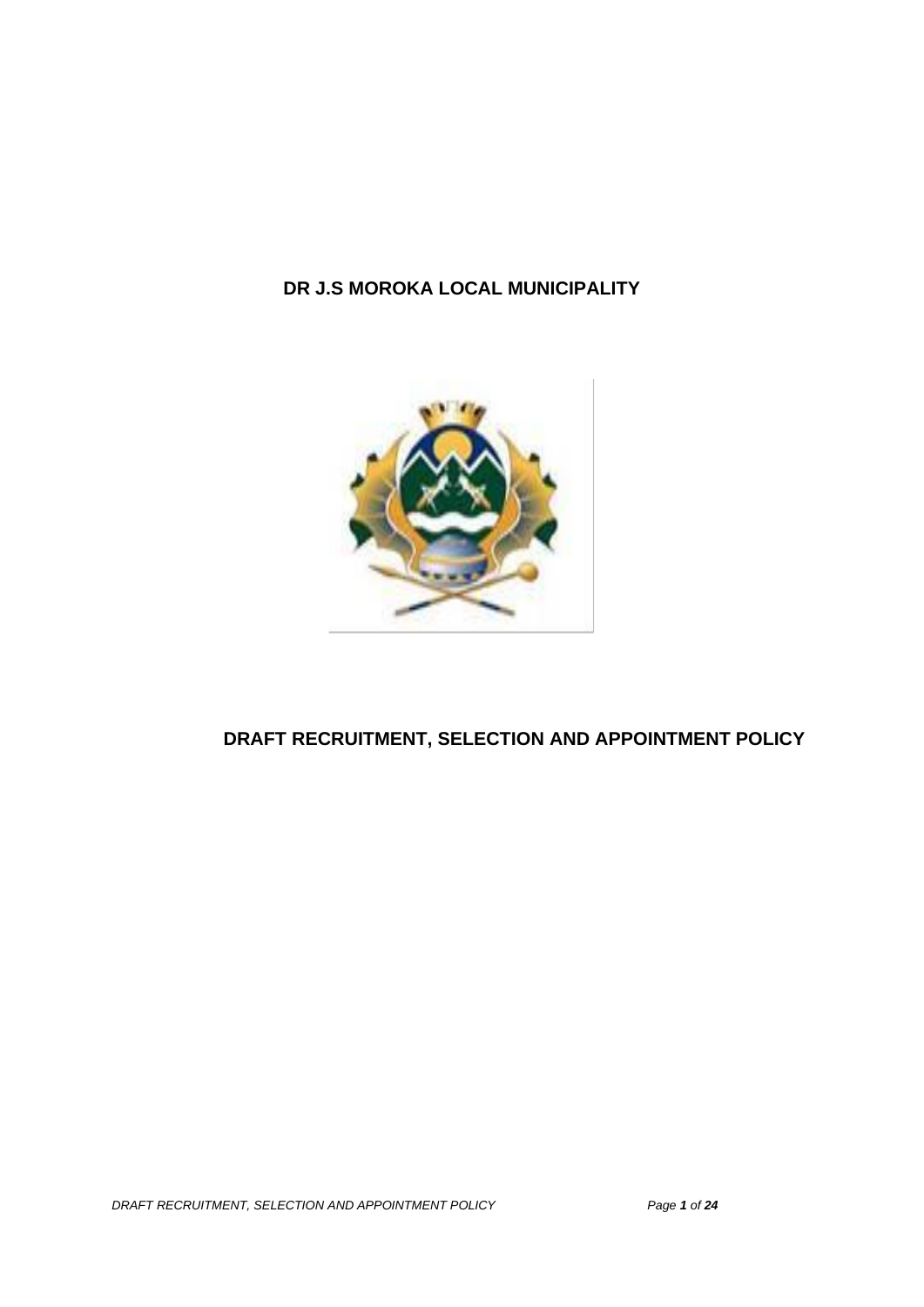#### **CONTENTS**

- **1. PURPOSE**
- **2. LEGAL FRAMEWORK**
- **3. SCOPE OF APPLICATION**
- **4. DEFINITIONS**
- **5. PRINCIPLES**
- **6. POLICY PROVISIONS**
- **7. POLICY REVIEW**
- **8. PROCEDURES**
- **9. TRANSFER**
- **10.RECRUITMENT, SELECTION AND APPOINTMENT FOR SENIOR MANAGERS**
- **11.AUTHORITY**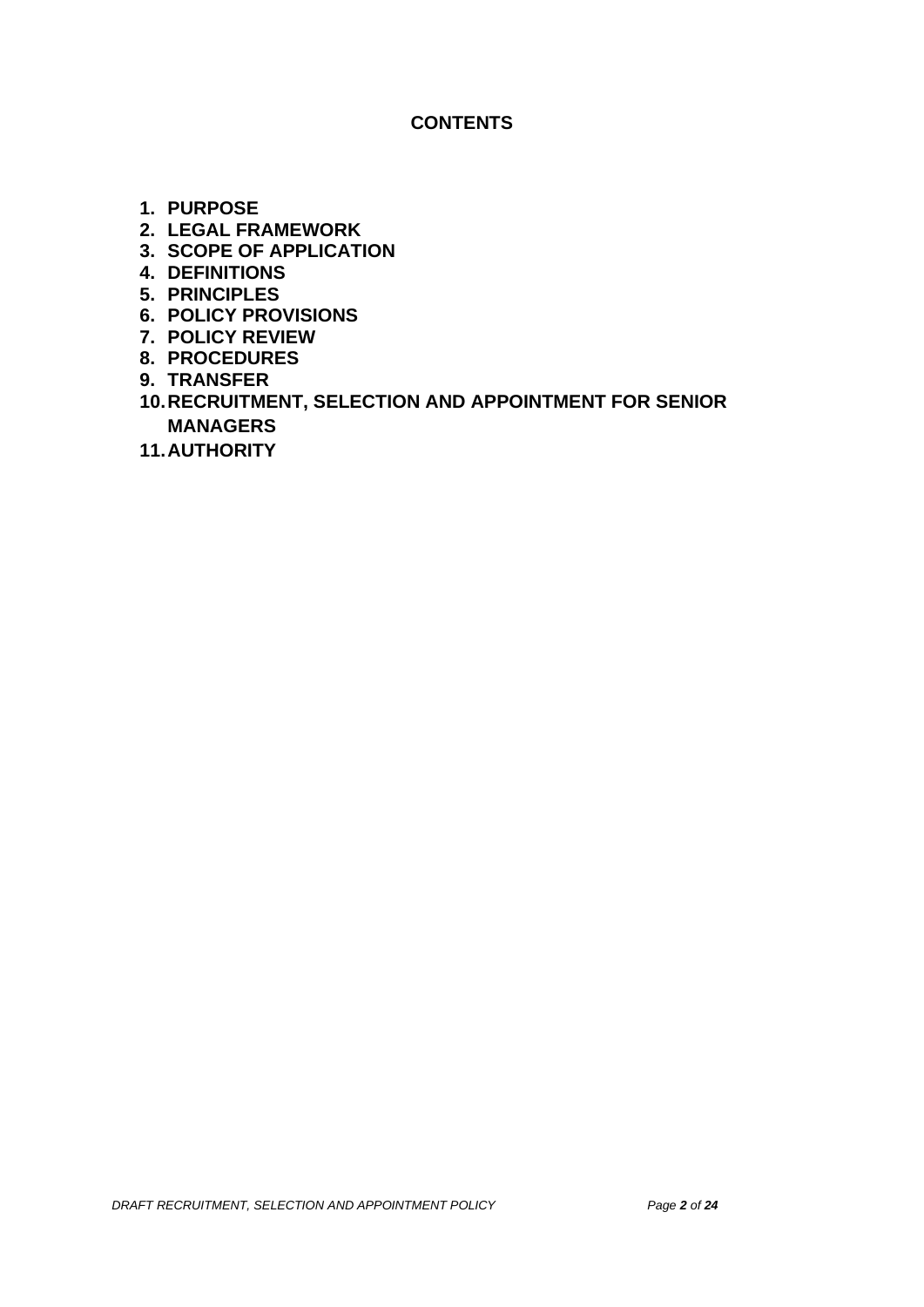### **1. PURPOSE**

- 1.1 The purpose of this policy is to:
	- 1.1.1 Outline Dr J.S Moroka Local Municipality's (referred to as the Municipality) approach to recruit and select competent and suitably skilled people who will contribute to the achievement of the Municipality's strategic and operational requirements;
	- 1.1.2 Ensure a common understanding of terminology and definitions relating to recruitment and selection;
	- 1.1.3 Ensure that the Municipality 's recruitment and selection procedures comply with South African labour law best practice and employment equity legislation;
	- 1.1.4 Ensure that the Municipality recruitment and selection is equitable, fair and transparent and
	- 1.1.5 To establish norms, measures and guidelines for effective recruitment and selection.

## **2. LEGAL FRAMEWORK**

- 2.1 The responsibility for the appointment of personnel rest with the Municipal Manager or his/her delegated assignee in terms of section 55 (e) of Local Government Municipal Systems Act 2000,(Act 32 of 2000)
- 2.2 Employment Equity Act(Act 55 of 1998)
- 2.3 Basic Conditions of Employment Act 1997 (Act no. 75 of 1997)
- 2.4 Labour Relations Act(Act 66 of 1995)
- 2.5 Municipal Systems Act (Act 32 of 2000)
- 2.6 Constitution of Republic of South Africa (Act 108 of 1996)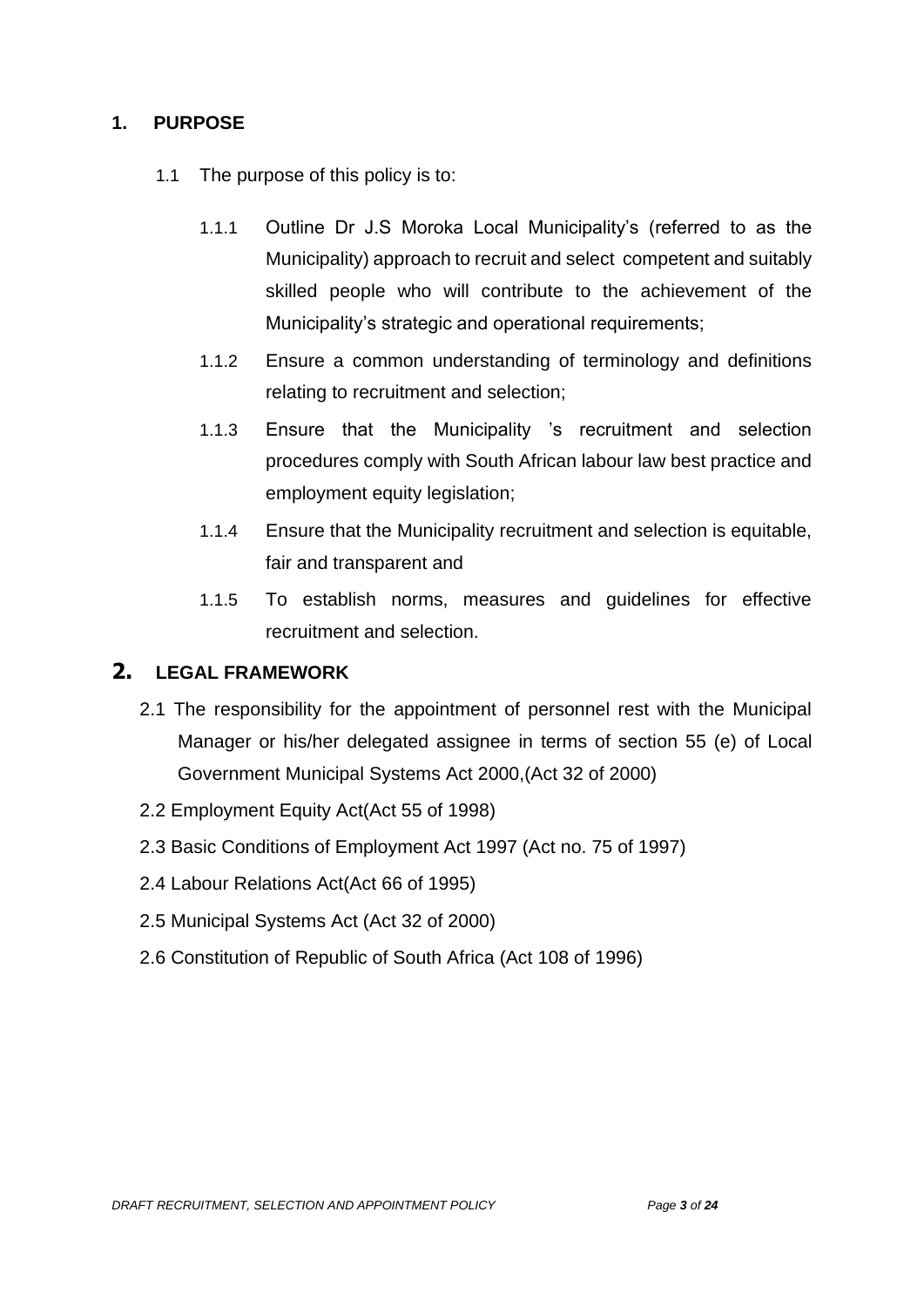# **3. SCOPE OF APPLICATION**

3.1This policy applies to all employees of the Municipality who are appointed in accordance with the Municipal Systems Act, no. 32 of 2000 and the provisions of the Employment Equity Act, no. 55 of 1998, and who fall within the scope of the South African Local Government Bargaining Council (SALGBC). This includes fixed term, part-time/temporary employees and prospective employees or job applicants, and all individuals who are on the Municipality's Internship and Learnership programmes. All other employees including the Municipal Manager and managers reporting directly to the Municipal Manager are covered by the provisions of the Municipal Systems Act, Chapter 7, sub-section 54A-56.

### **4. DEFINITIONS**

- 4.1"**Council**" means the Dr J.S Moroka Local Municipality Council and includes the Mayoral committee or any officer employed by the Council, acting by virtue or any power vested in the Council as prescribed in the Municipal Systems Act, no. 32 of 2000 or the Municipal Structures Act, no. 117 of 1998 and as defined in section 157 of the Constitution of South Africa.
- 4.2**"Employee"** For the purposes of recruitment, both internal and external applicants, all individuals who are employed on short term contracts, and those on Internships and Learnerships are referred to as an employee. External job applicants are referred to as prospective employees in law.
	- 4.3 **"Employer or Municipality"** means the Dr J.S Moroka Local Municipality.
	- 4.4 **"Designated groups refers to"** Black people, all women and people with disabilities. Black people are Africans, Coloureds, Chinese and Indians disadvantaged under the previous apartheid system.
	- 4.5 **"Affirmative action"** refers to:
		- 4.5.1 Developing and implementing strategies to remove barriers to the advancement of people from the designated groups;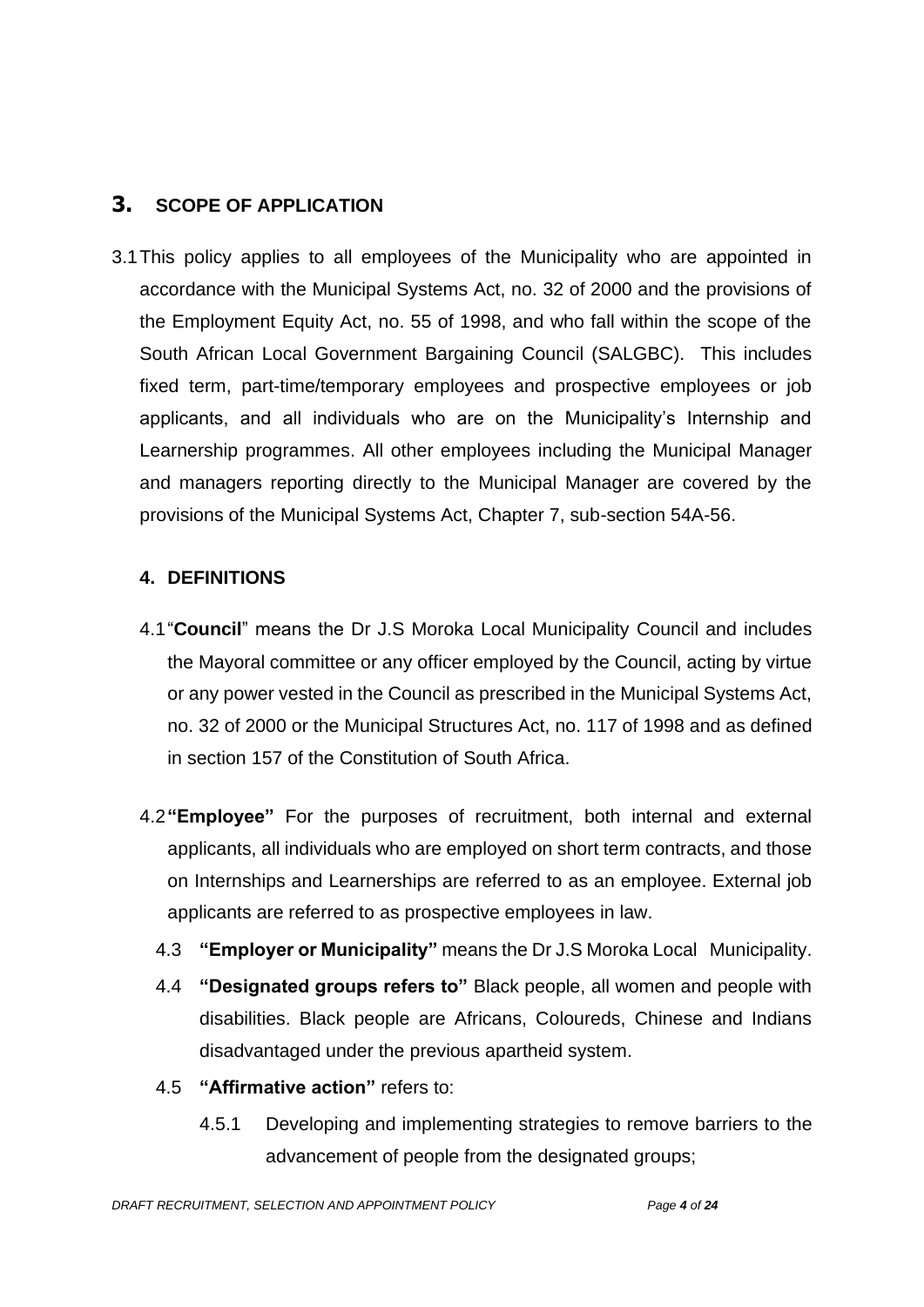- 4.5.2 Enabling reasonable accommodation of designated groups;
- 4.5.3 Implementing steps to ensure a culture of respect for diversity;
- 4.5.4 Setting numerical targets to achieve race, culture and gender diversity;
- 4.5.5 Developing preferential measures to achieve demographic diversity;
- 4.5.6 Investing in skills development of employees from designated groups;
- 4.5.7 Implementing measures to ensure retention of employees from designated groups.
- 4.6 **"Competencies means"** the set of knowledge, skills and behavioural attributes required by a job incumbent in order to perform a job effectively.
- 4.7 **"Suitably qualified refers to"** someone who either has all the necessary competencies -determined by the Municipality as the minimum requirements for a position – or a person able to acquire these necessary competencies within a reasonable period of time.<sup>1</sup>
- 4.8 **"Competency based assessments"** Assessment of an employee/prospective employee's proficiency for a role against the job requirements.
- 4.9 **"Job Requirements"** These refer to both the inherent and essential requirements of the job. An essential job requirement is a skill, knowledge, experience or behaviour requirement that is necessary to perform the job. An inherent requirement refers to a requirement that constitutes an essential component of the job, is integral to the job and there is no way of getting the job done without it.
- 4.10 **"Unfair discrimination means"** the exclusion of an applicant for employment or promotion on grounds of race, gender, sex, sexual orientation, pregnancy, ethnic or social origin, age, disability, religion, HIV status, conscience, belief, political opinion, culture, language, birth, marital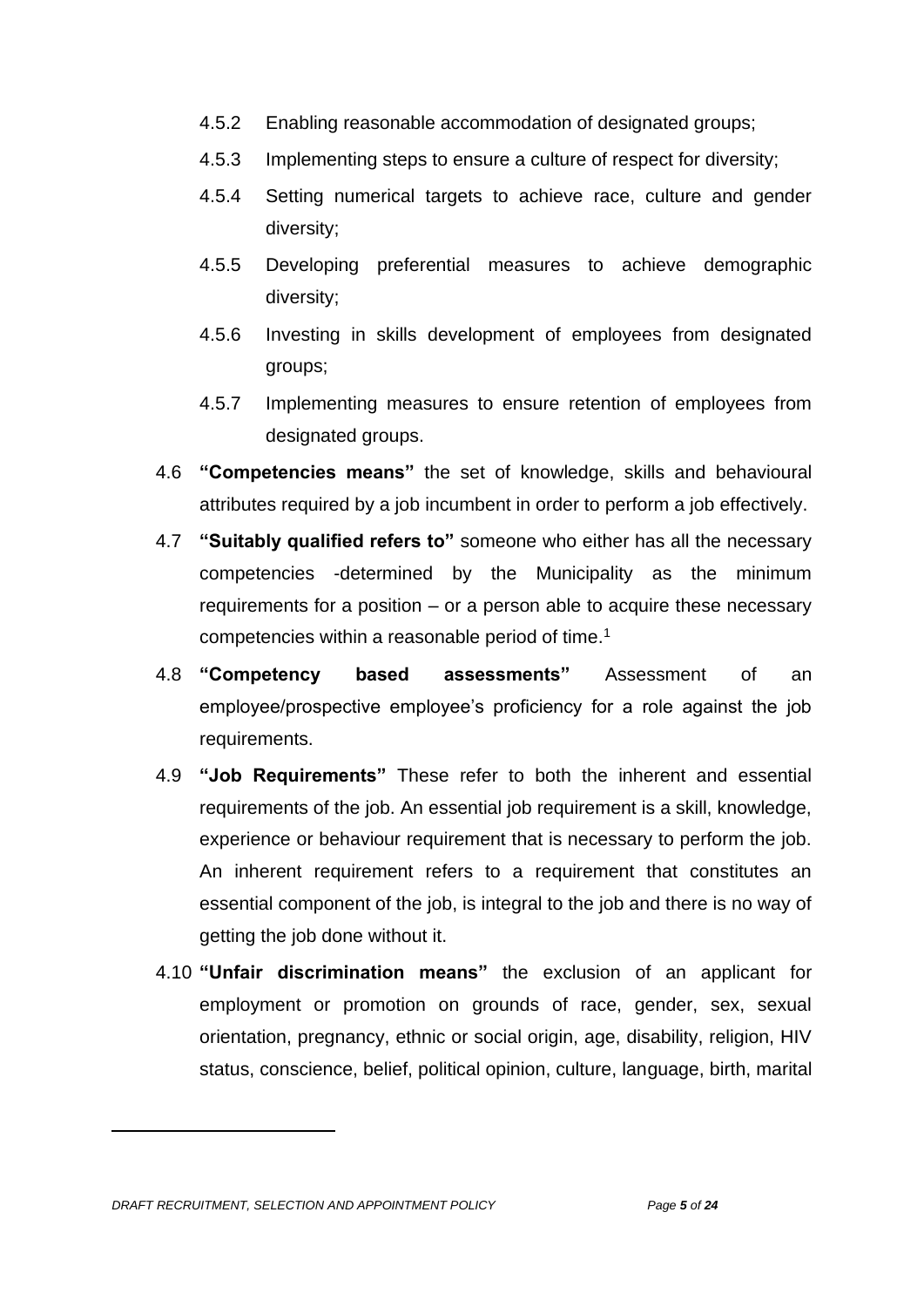status, and family responsibility, colour, none of which are required to do the job.

- 4.11 **"Selection"** is the evaluation of identified candidates against the agreed job requirements/criteria, in order to identify the candidate that best suits the position's requirements.
- 4.12 **"Probation"** means a conditional appointment of a candidate in a position with the aim of testing, under actual working conditions, technical competency and attitudinal fit with the organisational culture.
- 4.13 **"Internal employees"** refers to employees employed by the Dr J.S Moroka Local Municipality only.
- 4.14 **"Target"** for this purpose refers to a numerical target which represents the demographics of South Africa, set in terms of the Employment Equity Act<sup>2</sup> and to achieve the objectives set out in the Act.
- 4.15 **SALGBC**" means the South African Local Government Bargaining Council.
- 4.16 **Transfer** as "a lateral shift causing movement of individuals from one position to another usually without involving marked change in duties, responsibilities, skills needed or compensation". Transfer may be initiated either by the company or the employee. It also can be temporary or permanent

#### **5. PRINCIPLES**

- 5.1 The Municipality commits to the principle of fair labour practices<sup>3</sup>, natural justice and seeks to create an organisation that reflects best practice.
- 5.2All employees will be entitled to respond to any issues/allegations arising from the application of this policy.
- 5.3The Municipality is committed to achieving a workforce that will be broadly representative of the South African People through the application of objective, fair and compliant labour practices.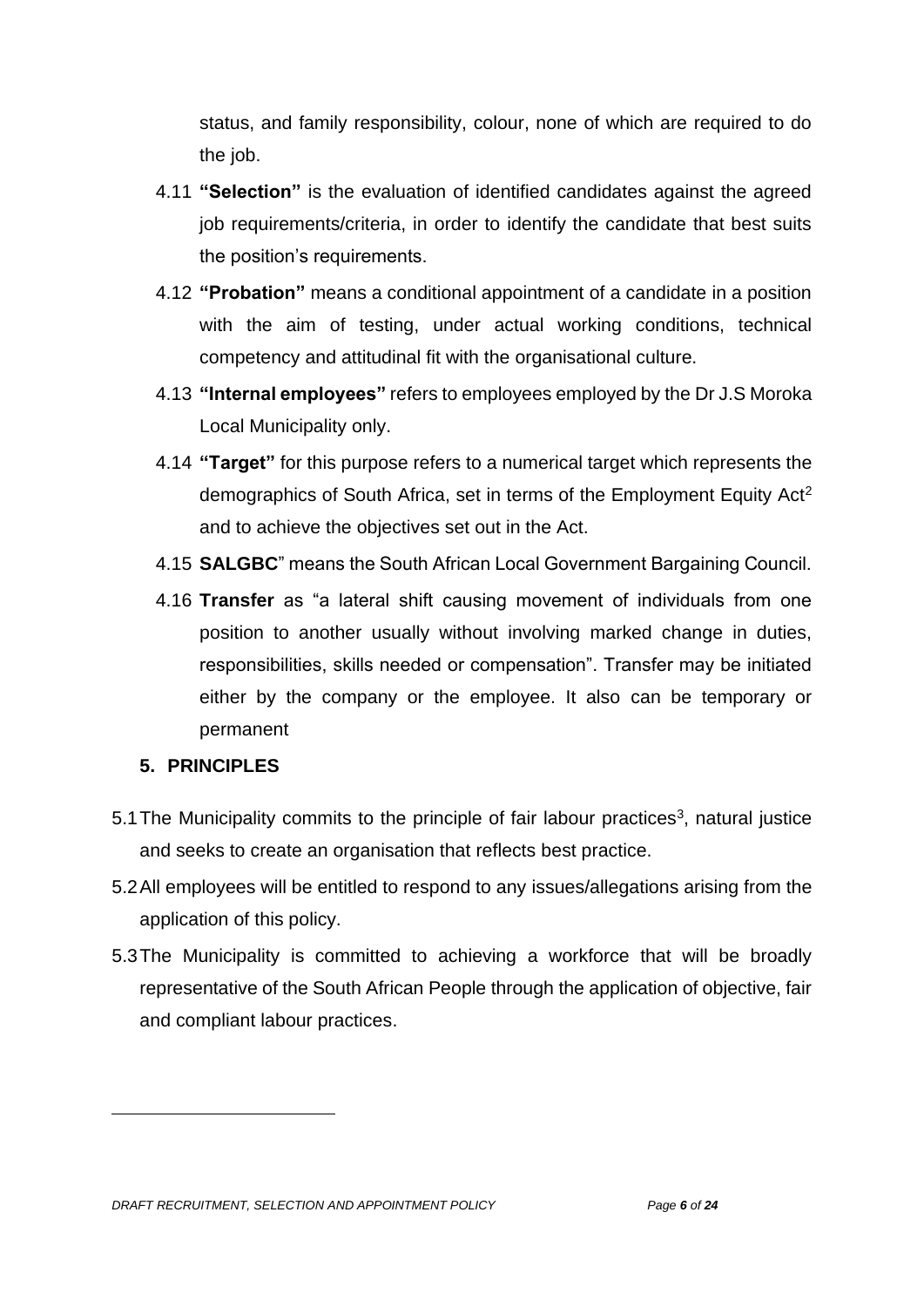### **6. POLICY PROVISIONS**

- 6.1The Municipality shall adhere to the following provisions in the implementation of this policy:
	- i. Ensure that the filling of posts are in line with and support/promote the Municipality's strategic objectives;
	- ii. Ensure the fair treatment of all potential applicants during the recruitment process;
	- iii. Ensure that advertisements for vacancies are accessible to all employees, and are displayed on notice boards at all of the Municipality' premises;
	- iv. Support the achievement of the short to medium term employment equity objectives of the Municipality at all levels;
	- v. Apply the provisions of the Employment Equity Act, 1998 that requires that a person may be suitably qualified for a job as a result of any one of, or any combination of that person's:
		- a) Formal qualifications;
		- b) Prior learning;or
		- c) Relevant experience
	- vi. Maintain a professional standard that inspires confidence, integrity and confidentiality in the recruitment process and enhances the Municipality's image as a preferred employer.
	- vii. Strives to recruit and promote the best possible candidate, with due consideration for internal succession planning and development objectives.
	- viii. Uphold the values of the Municipality in the recruitment and selection process.
	- ix. Provide a recruitment process which is holistic and integrated with other human resources management processes, such as training and development, performance management etc.
	- x. Ensure that in the event of competency based assessments being used as part of selection that they are valid, reliable, and free from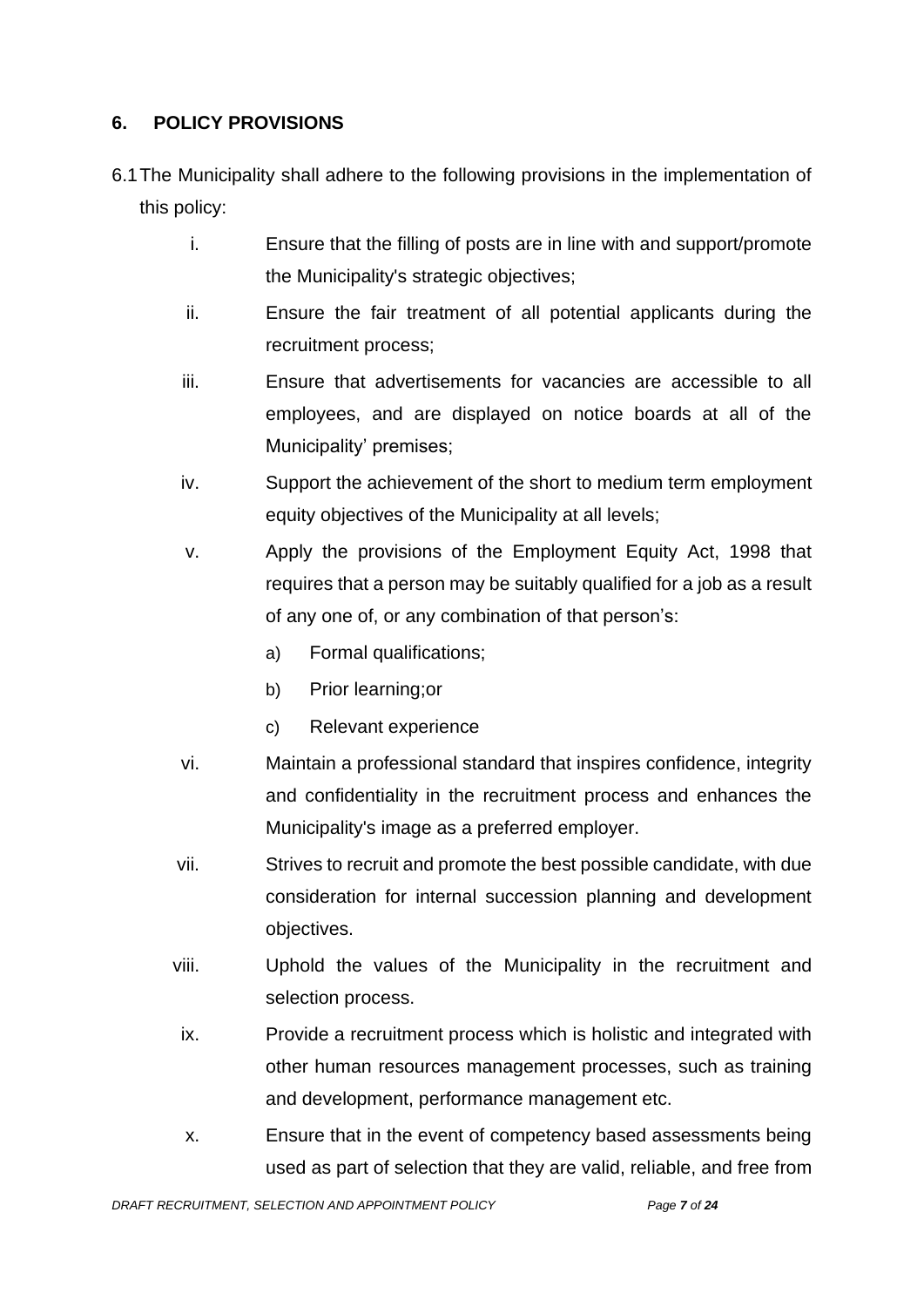cultural bias and applied in accordance with the requirements of the job.

xi. The recruitment and selection process shall be based on core competency requirements of the job.

### **7. POLICY REVIEW**

7.1 This policy will be reviewed as per request by stakeholders, management and council.

### **8. PROCEDURES OF R & S**

### **8.1. Roles and Responsibility for Recruitment**

### **8.1.1 The roles and responsibility of the** Heads **of Departments**.

a)Determine the need to fill the vacancy;

- b)Ensure that the vacancy is funded;
- c)Ensure that sufficient budget is available to advertise the vacancy in the chosen media;
- d)Recommend whether the vacancy will be filled by a permanent, fixed term or temporary contract<sup>4</sup>;
- e)Ensure that a job description and specification is written up for the vacancy in the required format i.e. a job information summary, job purpose, main objectives/outputs e.t.c
- f) Ensure that a motivation/submission is completed for the filling of the vacancy and submitted to the Manager Administration and Corporate Services or the Deputy Manager Admin and Corporate Services.
- g)Prepare for the first day of the newly appointed employee including to ensure that all relevant tools and preparation is conducted to facilitate the orientation of the employee into the business unit.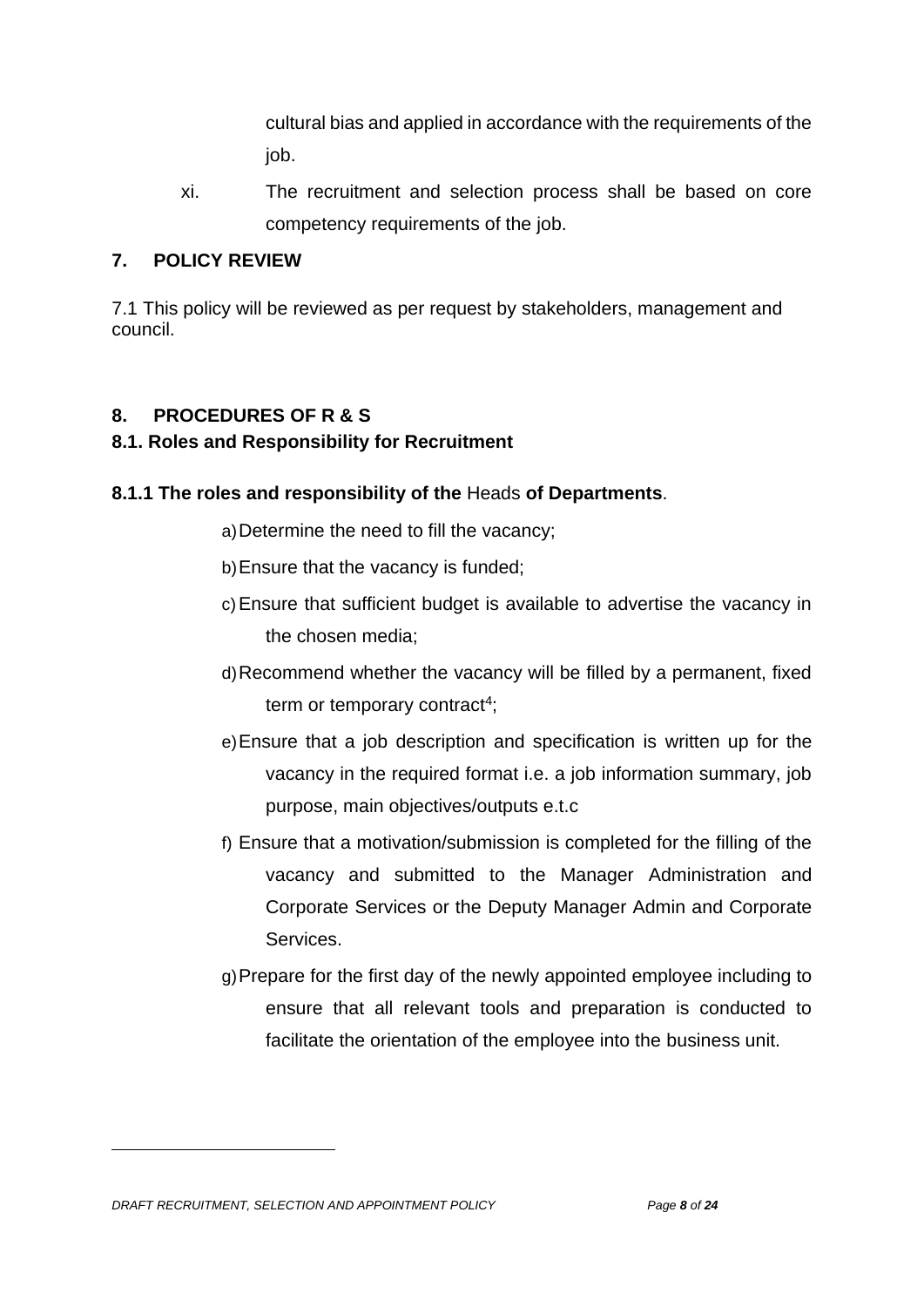#### **8.1.2 The role of the Human Resources Department**:

- a)Obtain written approval from the Municipal Manager to advertise the vacancy;
- b) Determine whether the post will be advertised internally or externally.
- c)If required, arrange for jobs to be graded before the recruitment process starts;
- d)Determine the appropriate salary range for the vacancy based on the salary scales of the Municipality.
- e)Liaise with the relevant stakeholders (Media, Recruitment Agencies, etc.) if one is being used;
- f) Receive and administer all applications in line with the municipal recruitment procedure and relevant document management requirements;
- g)Sit with the relevant Department and conduct the shortlisting /l screening of all the applications received.
- h)Advise the Heads of Departments to determine if any assessments will be required;
- i) Make all the necessary arrangements for any assessments to be conducted if necessary.
- h)Set up the shortlisting and the interview or selection panel;
- i) Lead the selection panel interviews;
- j) Take responsibility for conducting all reference checks;
- k)Prepare letter/s of appointment.
- l) Send out regret letters to unsuccessful applicants who attended the interview.
- m) Keep recruitment documentation for 7 months after the position has been filled.
- a) Ensures that the relevant targets and employment equity considerations applicable to the post is considered, before the post is advertised.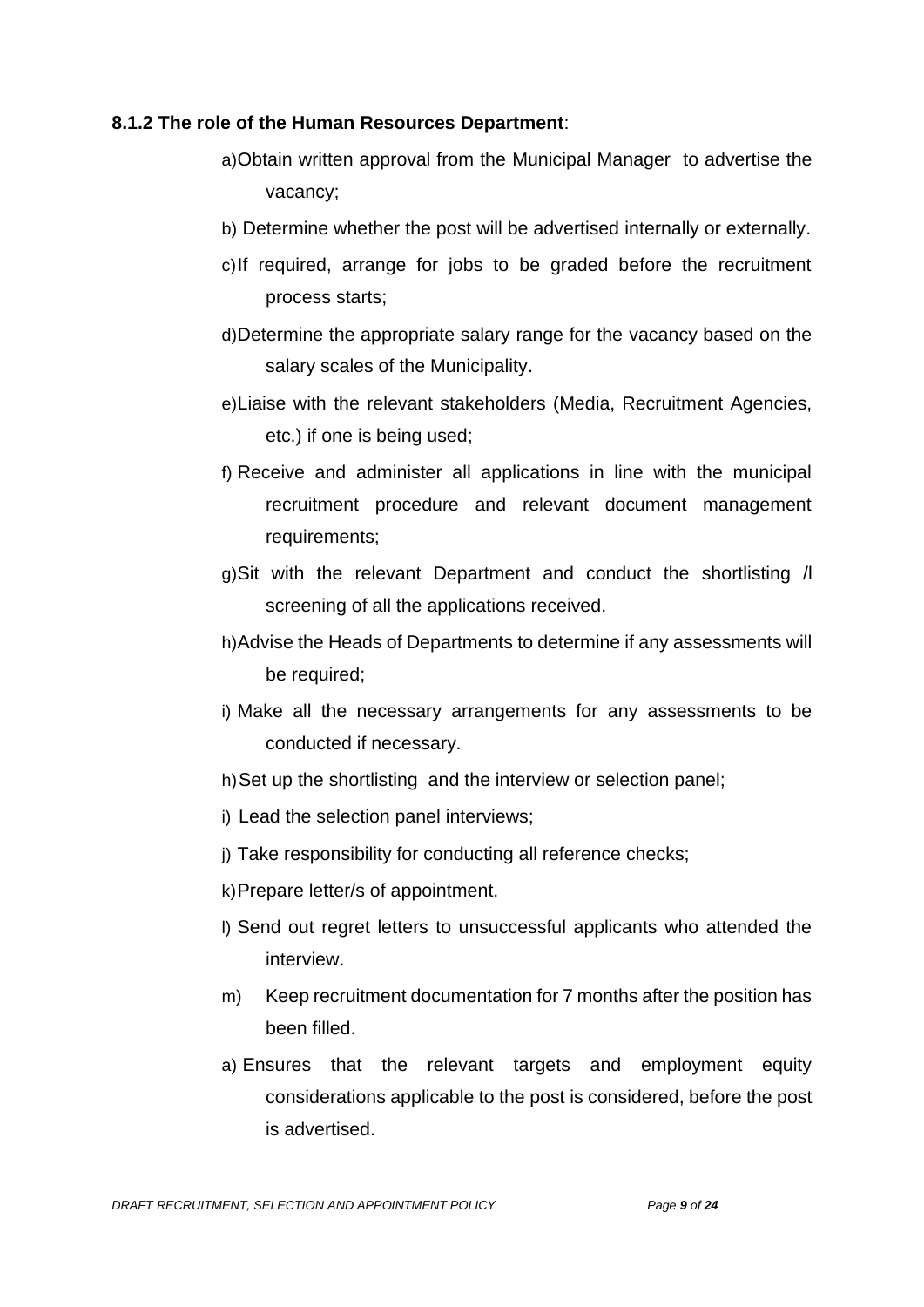b)Ensures that employment equity imperatives and targets were considered during the recruitment and selection process.

#### **8.2Establishing the Selection Criteria**

8.2.1 A post should have the job description before recruitment can commence.

8.2.2 Selection criteria are the minimum requirements for the job, which are derived from the job description and should specify the competencies required for satisfactory performance in a position and the inherent requirements of the job aligned to the strategic requirements of the Municipality and the Municipal organisational values.

#### **8.3 Advertisement of the post/s**

- 8.3.1 Posts will be advertised either internally or externally for a period of 15 days.
- 8.3.2 Applications received after the closing date and time of the advertisement will not be considered.
- 8.3.3 There will be a 7 days grace period for applications which were sent by post before the closing date, considering the initial date of the post office stamp.
- 8.3.4 An internal recruitment strategy is characterized by promoting employees from within an organization to fill upcoming position/s.
- 8.3.5 Internal recruitment may be primarily horizontal or it may be for promotions in which the promoted employee's former position may not be filled.
- 8.3.6 Only posts below Task grade 11 will be advertised internally, unless the municipality cannot find a suitable candidate.
- 8.3.7 Preference will be given to suitable or closely suitable/close match for the post advertised.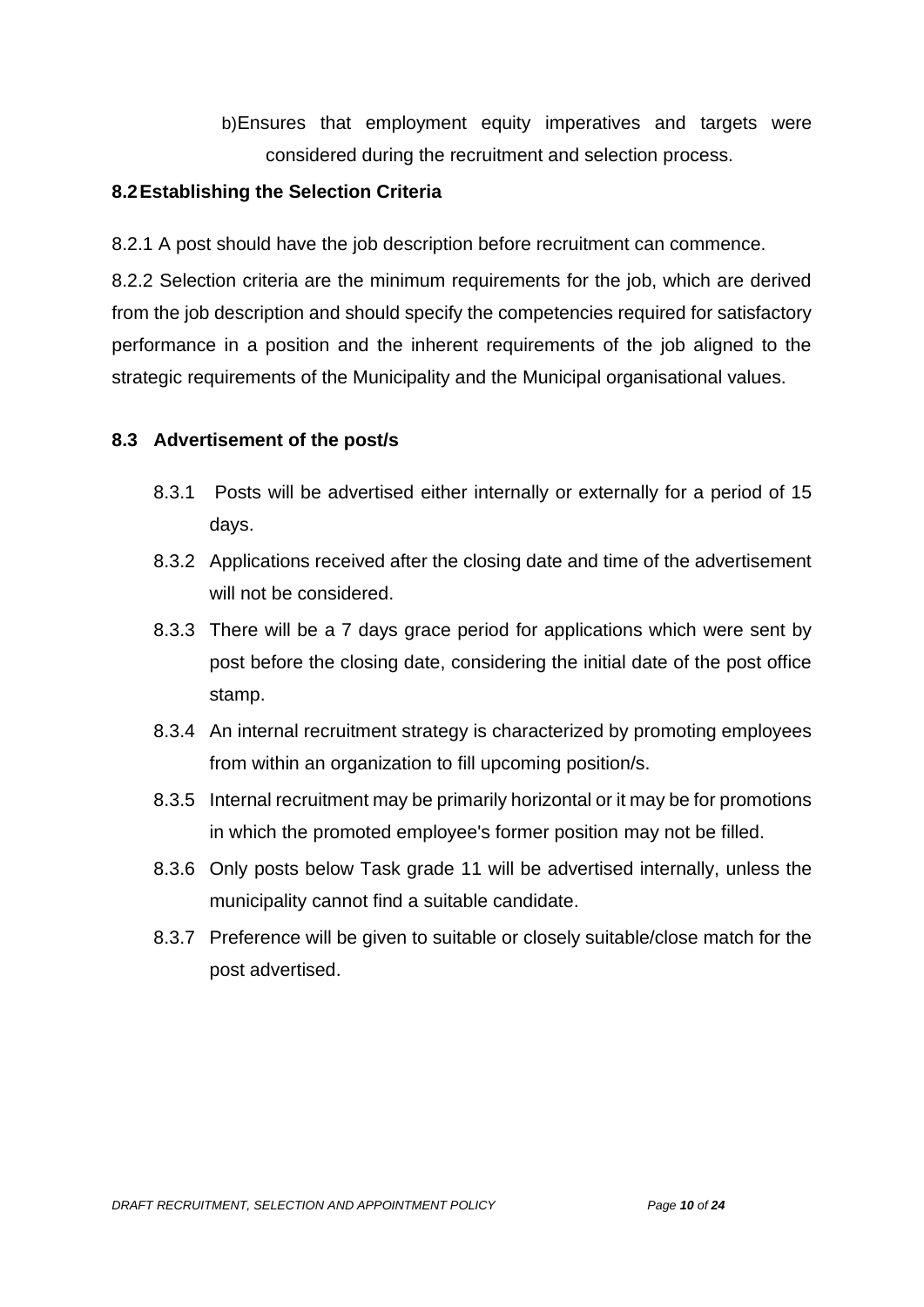8.3.8 Advertisements shall be in as wide a range of media as possible, and so placed as to reach, as efficiently and effectively as possible, the entire pool of potential applicants, especially persons from designated groups, in terms of section 21(1) of the Municipal Systems Act, as follows:

| <b>Nature of Post</b>                                                | <b>Advertising Medium</b>     |
|----------------------------------------------------------------------|-------------------------------|
| Temporary elementary positions                                       | Local newspapers and internal |
| Permanent elementary occupations - below task   Internal<br>grade 11 |                               |
| Supervisory and middle level occupations                             | Internally and newspapers     |
| Senior<br>professional<br>and<br>management                          | provincial and national       |
| Occupations                                                          | newspapers                    |

- 8.3.9 Should the municipality failed to get a pool of applicants internally for a particular post below task grade 11, the municipality will left with no option but to advertise it externally.
- 8.3.10 Individuals who are on Internships and Learnerships shall be eligible to apply for internal posts if they meet the requirements.
- 8.3.11 The following information must be contained in all advertisements, irrespective of the media in which the advertisements are placed:
	- 8.3.11.1 The title of the job;
	- 8.3.11.2 A brief description of the duties associated with the job;
	- 8.3.11.3 The requirements (formal qualifications, skills and/or experience) for the job;
	- 8.3.11.4 The Municipality Contact person;
	- 8.3.11.5 The Municipality contact details;
	- 8.3.11.6 Closing date and time for applications;
	- 8.3.11.7 Physical address of the Municipality;
	- 8.3.11.8 Indication of EE Act compliance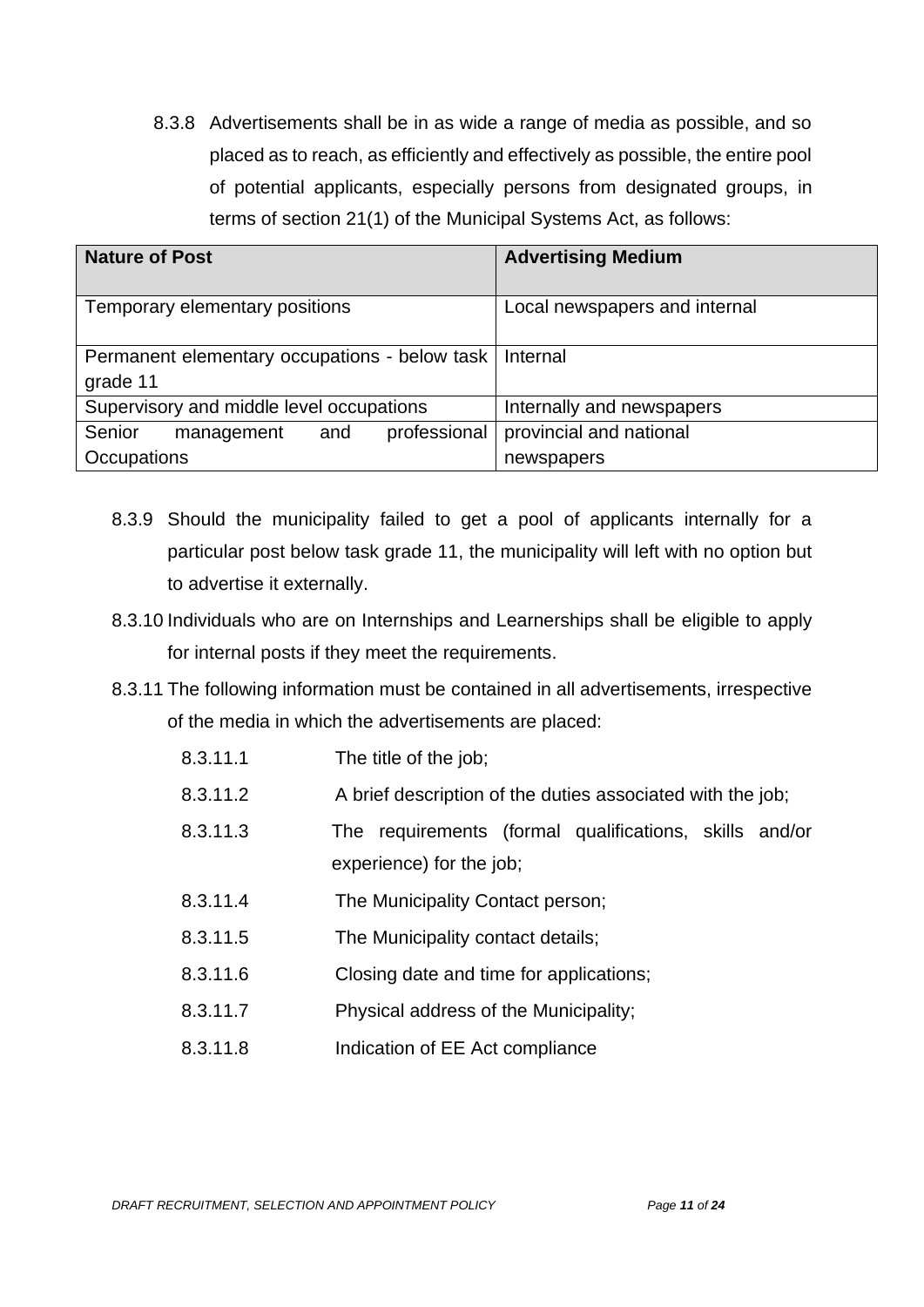### **8.4 Keeping Track of Applicants**

- **8.4.1** Human Resources will develop information tracking system to be used to follow the progress of applicants through the organisation. This system may be manual or electronic and should record the number of applications received,
- 8.4.2 Once an applicant is employed by the organisation, she/he will no longer be recorded on the system, but rather, their CV's, interview notes and other documentation will go into an individual personnel file.
- 8.4.3 CVs of all candidates must be stored safely for a period of 7 months after the position has been filled or the recruitment process has been stopped/suspended.

The Human Resources Department must keep copies of all application forms and documents relating to each stage of the recruitment process, including shortlisting and interview notes, for a minimum period of 7 months after the position has been filled. These records may be required if a job applicant challenges a recruitment decision. Such a challenge must be brought within six months of the decision to appoint.

### **8.5 Short-Listing**

- 8.5.1 Short-listing refers to the process of reducing the number of applicants to be considered for interviews. In the process of short-listing applicants, it is critical to proceed in a fair and non-discriminatory manner. The Head of Department Administration and Corporate Services will set the shortlisting panel (depending and with due cognisance to the level of the post) which is constituted by :
	- Head of the Department/ Deputy manager/Assistant Manager/ Supervisor of the user Department, and
	- Head of Department Administration/ Deputy Manager Administration.
- 8.5.2 A shortlisting panel shall include a representative trade union recognised by the Municipality on observer's status. The shortlisting criteria remain confidential.
	- 8.5.3 Applicants should be short-listed according their competencies and requirements of the post.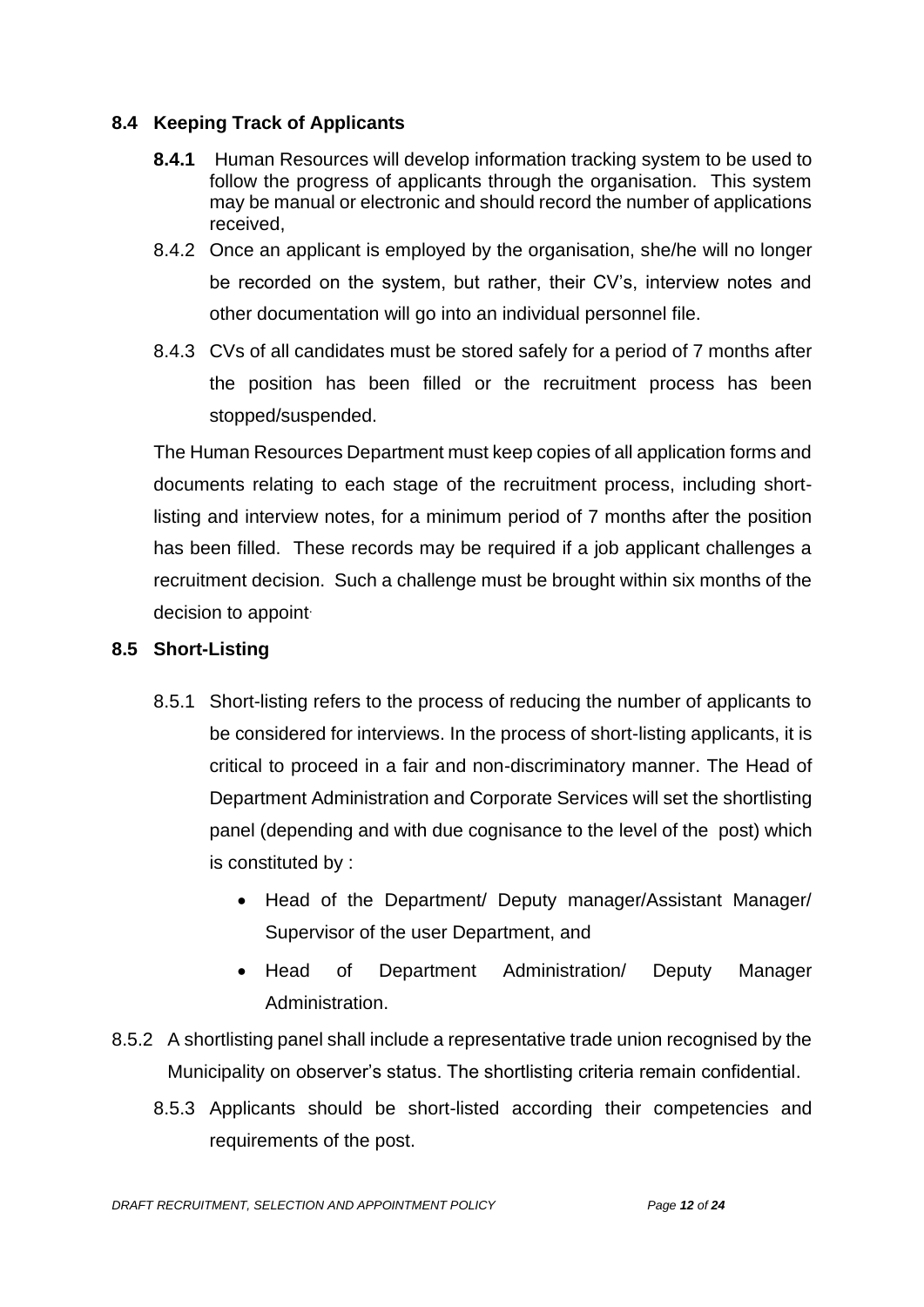8.5.4 The number of people on the short list should be restricted to those who, in their applications, show that they clearly meet the essential and inherent criteria; i.e. they meet the specified requirements for the job. In cases where a large number of applicants meet the selection criteria a further short -listing process may be required based on more refined and specific job related criteria. Shortlists should as far as possible not exceed 7 candidates nor contain less than 3 candidates.

#### **8.6 Competency Assessments**

- 8.6.1 Competency Assessments is compulsory for senior appointments within the Municipality
- 8.6.2 Assessments can be conducted for the filling of posts at other organisational levels if the requirements to be tested for are deemed to be an inherent requirement of the job in terms of legislation and if the requirement cannot be assessed through another assessment measure. The Head of Department of the user department shall submit a written motivation to the Head of Department Administration and Corporate Services in instances where there is a need for a candidate to undergo a competency assessment.
- 8.6.3 Should assessment results be used in informing the recruitment and selection decision then the following guidelines must be adhered to:
- 8.6.3.1 The Municipality should ensure that assessments used are valid, reliable and fair, so that no group or individual is disadvantaged as a result of the assessment. Furthermore, bias in the application of the assessment should be eradicated. The test should ideally match the job in question and measure as closely as possible the level of the skills and the competencies required for the job which are included in the job specification. Tests should avoid arbitrary or irrelevant questions.
- 8.6.3.2 No single attribute, such as 'leadership' or 'fit', should dominate the assessment procedure.
- 8.6.3.3 Assessments must be relevant to the job.
- 8.6.3.4 Selection should not be based on assessment scores only but should consider the scores together with the outcome of the panel interviews.

*DRAFT RECRUITMENT, SELECTION AND APPOINTMENT POLICY Page 13 of 24*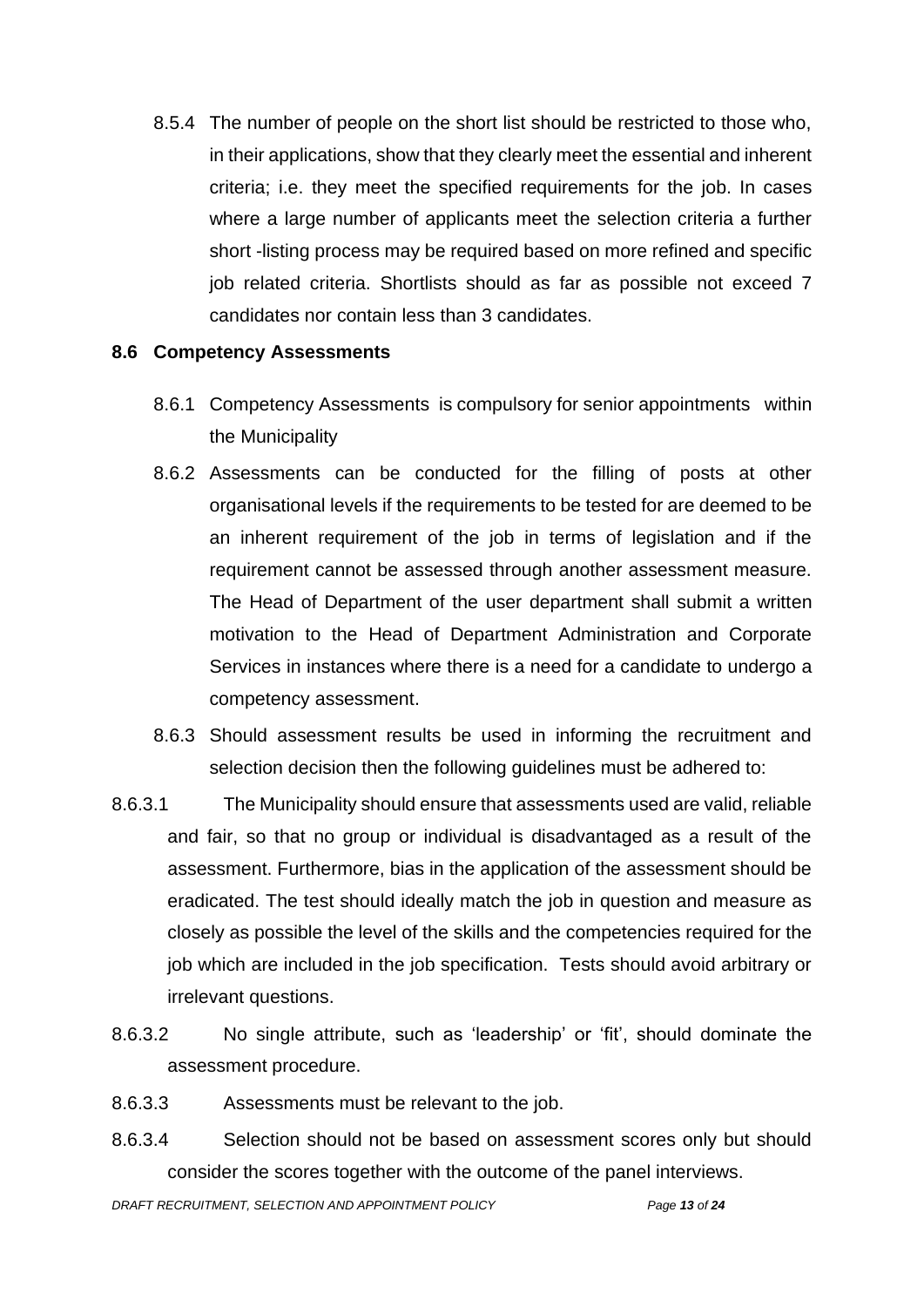- 8.6.3.5 All employees or job applicants assessed against the same criteria, without exception, should undertake the same set of tests.
- 8.6.3.6 Admin and Corporate Services department should keep assessment notes, records and forms for at least three years, which is the general period of validity for these assessments.
- 8.6.3.7 The results of tests may be used to consider possible skills development and training programmes for people from designated groups who are underrepresented in certain occupational categories and levels in the enterprise and who consistently fail to meet the minimum requirements for jobs.

#### **8.7 Interviews**

- 8.7.1 Subsequent to the short-listing process, an interview with each of the short listed candidates takes place. The purpose of such an interview is to add value to the selection decision. It is crucial that interviewers are well prepared. Interviewers should understand the position and its requirements and be familiar with the Municipality's recruitment objectives.
- 8.7.2 The Head of Department Administration and Corporate Services will set the interview panel (depending and with due cognisance to the level of the post) which is constituted by :
	- Head of the Department/ Deputy manager/Assistant Manager/ Supervisor of the user Department, and
	- Representative/ specialist from any other department
	- Head of Department: Administration &Corporate services
	- 8.7.3. A selection panel shall include a representative trade union recognised by the Municipality on observer's status, if applicable. An observer's role is to ensure a fair and objective recruitment process that is aligned to the policy provisions.
	- 8.7.4. Conditions for participation as observer:
		- 8.7.4.1. Only one representative from organised labour/trade union in the Municipality shall attend the interview selection process as an observer.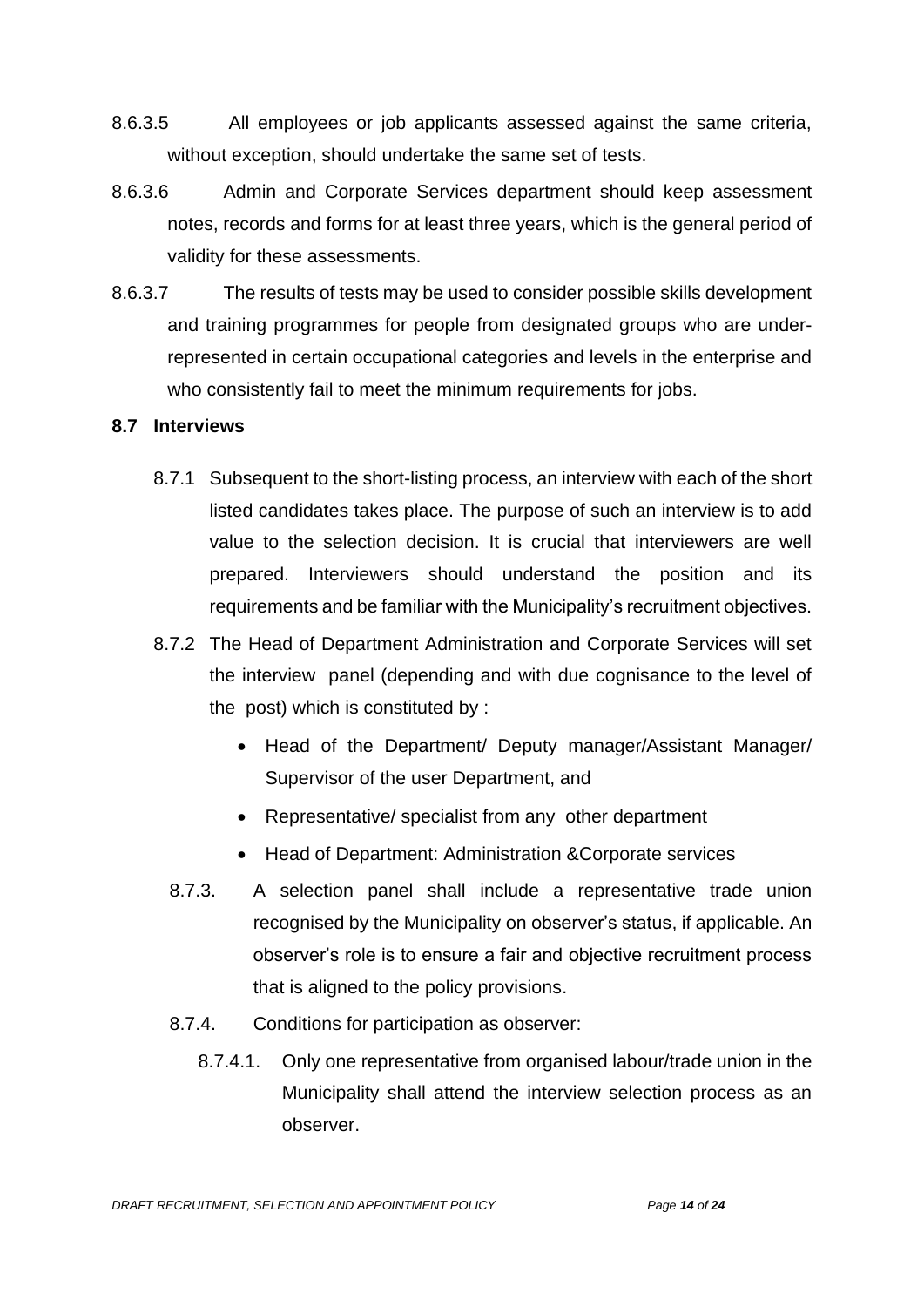- 8.7.4.2. The observer may not participate during discussions, as he/she does not form part of the panel but is required to observe and ensure substantive and procedural fairness.
- 8.7.4.3. The observer may not influence the decision of the panel.
- 8.7.4.4. Concerns by the observer must be directed to the chairperson of the panel immediately after the interview has been finalised and if necessary should be reduced to writing and addressed to the chairperson of the panel.
- 8.7.4.5. Administration and Corporate Services Department should ensure that the interview panel is properly briefed and that relevant preparation and administration for the interviews has been completed. This includes but is not limited to: Setting an agenda, creating an interview pack/file for the panel, ensuring effective logistical arrangements in terms of inviting and briefing panel members, preparing the venue, and preparing the candidate by providing information about location name.
- 8.7.4.6. Invitations to candidates and panel members should be extended by fax, telephonically or in writing 3 working days or more before the date of the interview. The Human Resources must keep clear record of such communications.
- 8.7.4.7. Any travel claims for the selection panel members and applicants must be administered by Human Resource and be signed-off by the Head of Department Administration and Corporate Services. Every possible measure must be taken to limit costs to Council in this regard.
- 8.7.5. The interview panel should:
	- 8.7.5.1. Sign the attendance register, declaration of secrecy and the declaration of interest forms
	- 8.7.5.2. Ensure a quiet environment and privacy with no interruptions during the interview and the interview proceedings must be recorded electronically.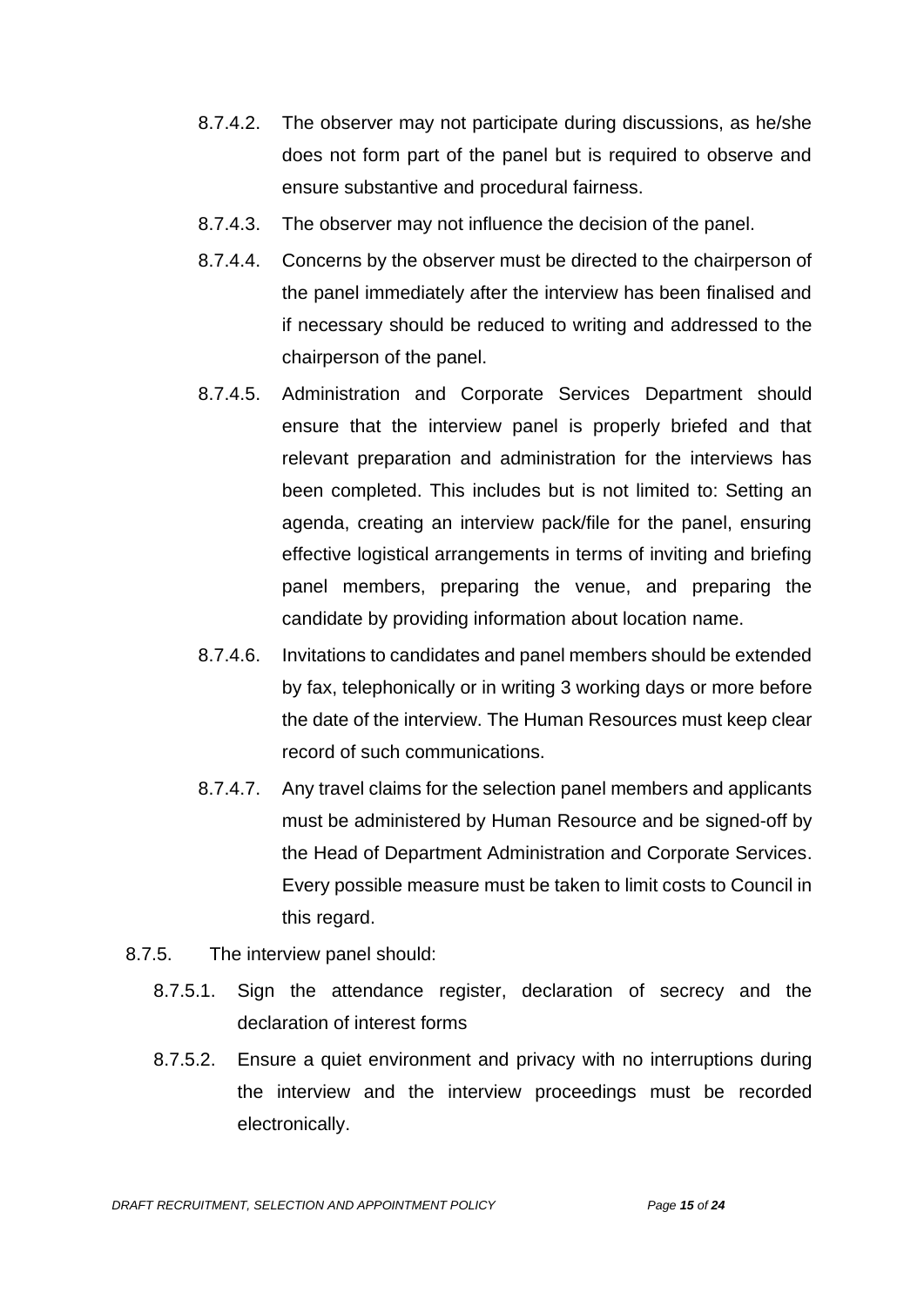- 8.7.6. The Interview Format;
	- 8.7.6.1. The interview consists of the following segments:
		- Welcome and introduction and overview of the structure of the interview.
		- Overview of the position and organisation.
		- Questions directed at the applicant's work experience and qualifications for the position.
		- Opportunity for the applicant to ask questions.
		- Summary of interview including the way forward.
- 8.7.7. Functions and duties of the selection panel
	- 8.7.7.1. Determine interview criteria in accordance with requirements as set out in the advertisement.
	- 8.7.7.2. Ensure that short listed candidates are given an equal and fair opportunity to present their candidature.
	- 8.7.7.3. Ensure that short listed candidates are assessed against the set criteria on the basis of information from curricula vitae and other documents that accompany the application.
	- 8.7.7.4. The selection panel shall make a recommendation on the suitability of a candidate after considering only –
		- (I) Information based on valid methods, criteria or instruments for selection that are free from any bias or discrimination;
		- (II) The training, skills, competence and knowledge necessary to meet the essential and inherent requirements of the post;
		- 8.7.7.5. Ensure that discussions and decisions are treated as highly confidential and not disclosed prior to a decision being made and each person interviewed by the panel being informed of the decision.
	- 8.7.7.6. Should any selection panel member make him/herself guilty of breaching confidentiality, the Municipality has the right to apply disciplinary measures.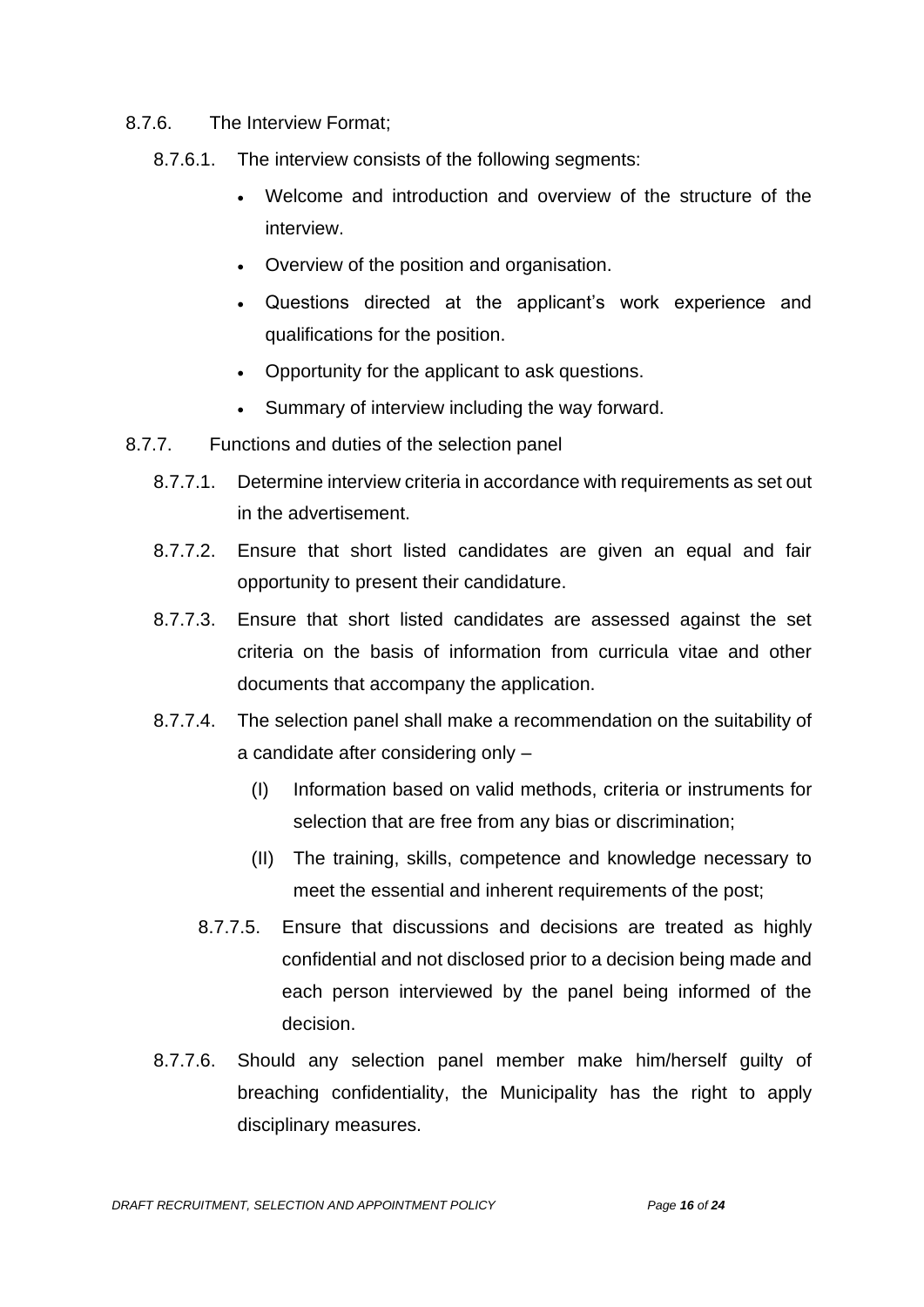8.7.7.7. The minutes/report and score sheets of all interviews for all positions should be signed by all the members of the interviewing panel and must be retained by the Human Resources Department in confidential files for a period of 7 months after the position has been filled. The Municipality may require these records if a candidate challenges a recruitment decision. Such a challenge must be brought within six months of the decision to appoint<sup>5</sup>.

#### **8.8. Reference checking**

- 8.8.3. No offer of employment may be made without relevant references checks being completed.
- 8.8.4. At least two work-related telephonic references should be conducted and appropriate validation of qualifications on all selected candidates should be conducted before a hiring decision is made. Information derived from a reference check is to remain confidential. It is the responsibility of Admin and Corporate Services Department to ensure that reference checks are thoroughly conducted.
- 8.8.5. Integrity reference checks i.e. credit checks, criminal record checks etc. are required for all posts where high integrity and honesty is required as a competency. These would include professional and management positions and any other position where employees are required to work with money or required to authorise actions/transactions (e.g. employees in the Finance Department or Audit Department)
- 8.8.6. Candidates' consent must be obtained before reference checks may be conducted.
- 8.8.7. The person performing the reference check will obtain the following information during the course of the reference check:
	- 8.8.7.1. A confirmation of the applicant's employment history, including date of starting service and ending of service with the previous employer;
	- 8.8.7.2. Confirmation of the applicant's position and remuneration details;

*DRAFT RECRUITMENT, SELECTION AND APPOINTMENT POLICY Page 17 of 24*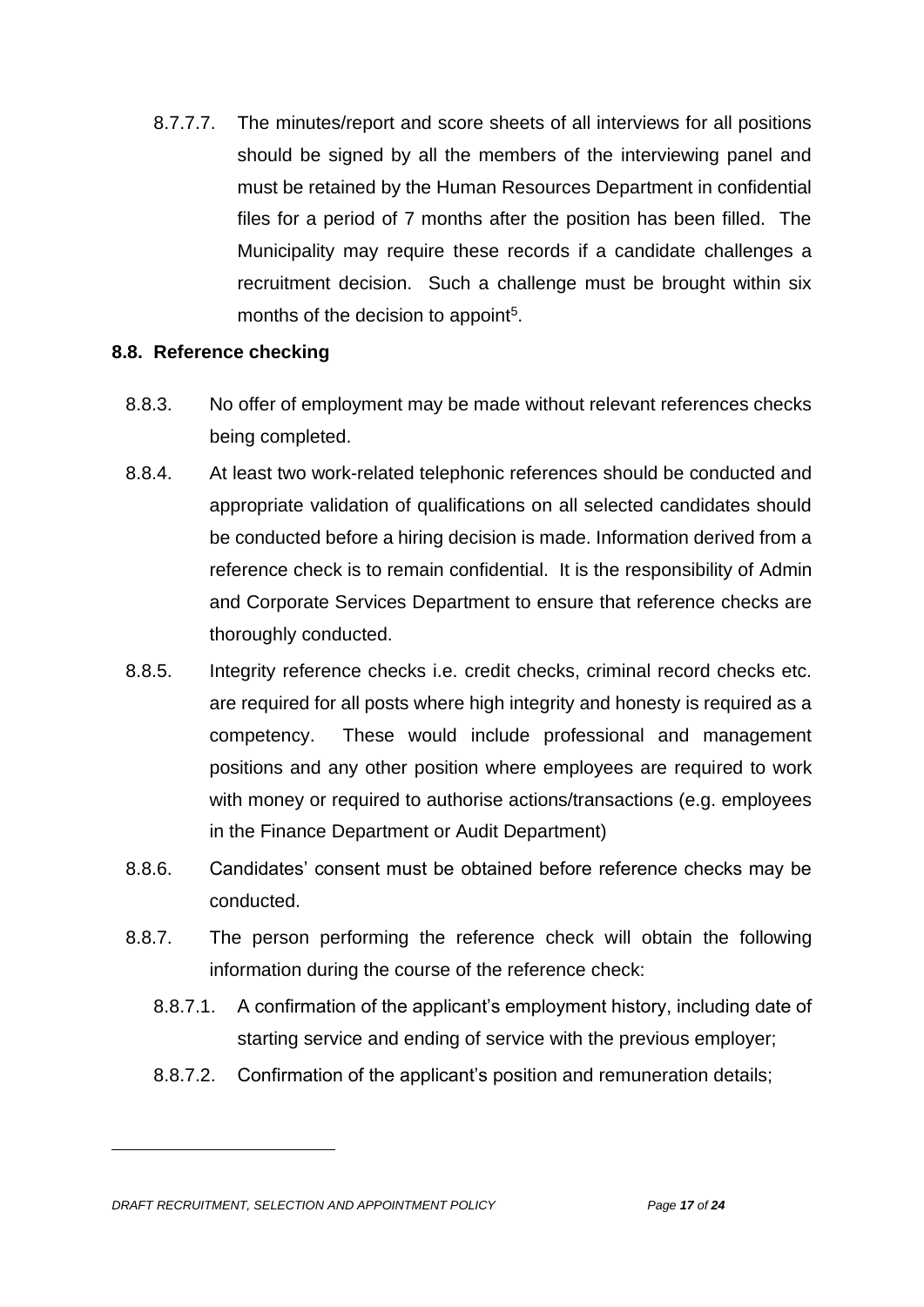- 8.8.7.3. Confirmation of the requirements and key performance areas of the applicant's position;
- 8.8.7.4. The applicant's reason for leaving his/her previous employment; and
- 8.8.7.5. Validation of the applicants' qualifications and/or academic record/s.
- 8.8.8. The person performing the reference check will not seek to obtain the following information during the course of the reference check:
	- 8.8.8.1. Information relating to the personality of the applicant;
	- 8.8.8.2. Information relating to the performance of the employee that has not been observed and/or obtained from a written performance record;
	- 8.8.8.3. Information that is hostile or malicious.

#### **8.9. Appointment process**

- 8.9.3. Once a successful candidate has been selected and all required procedures have been completed including the reference check, an offer must be prepared by the Human Resources department and sent to the Municipal Manager. The letter of appointment must be sent to the successful applicant as soon as possible. The applicant will be required to accept or reject the offer as set out in the letter of appointment within a period of seven days.
- 8.9.4. Letters of appointment must be communicated to a successful applicant by e-mail or post.
- 8.9.5. The letter of appointment shall contain information relating to the terms and conditions of employment and basic salary and benefits and must stipulate the following information based on section 29 of the Basic Conditions of Employment Act:
	- 8.9.5.1. The Municipality's details (the Municipality Full Name and address);
	- 8.9.5.2. The post being offered;
	- 8.9.5.3. A description of the job or main tasks of the incumbent of the job, together with an indication of the key performance areas of the job;
	- 8.9.5.4. Working hours and days of work;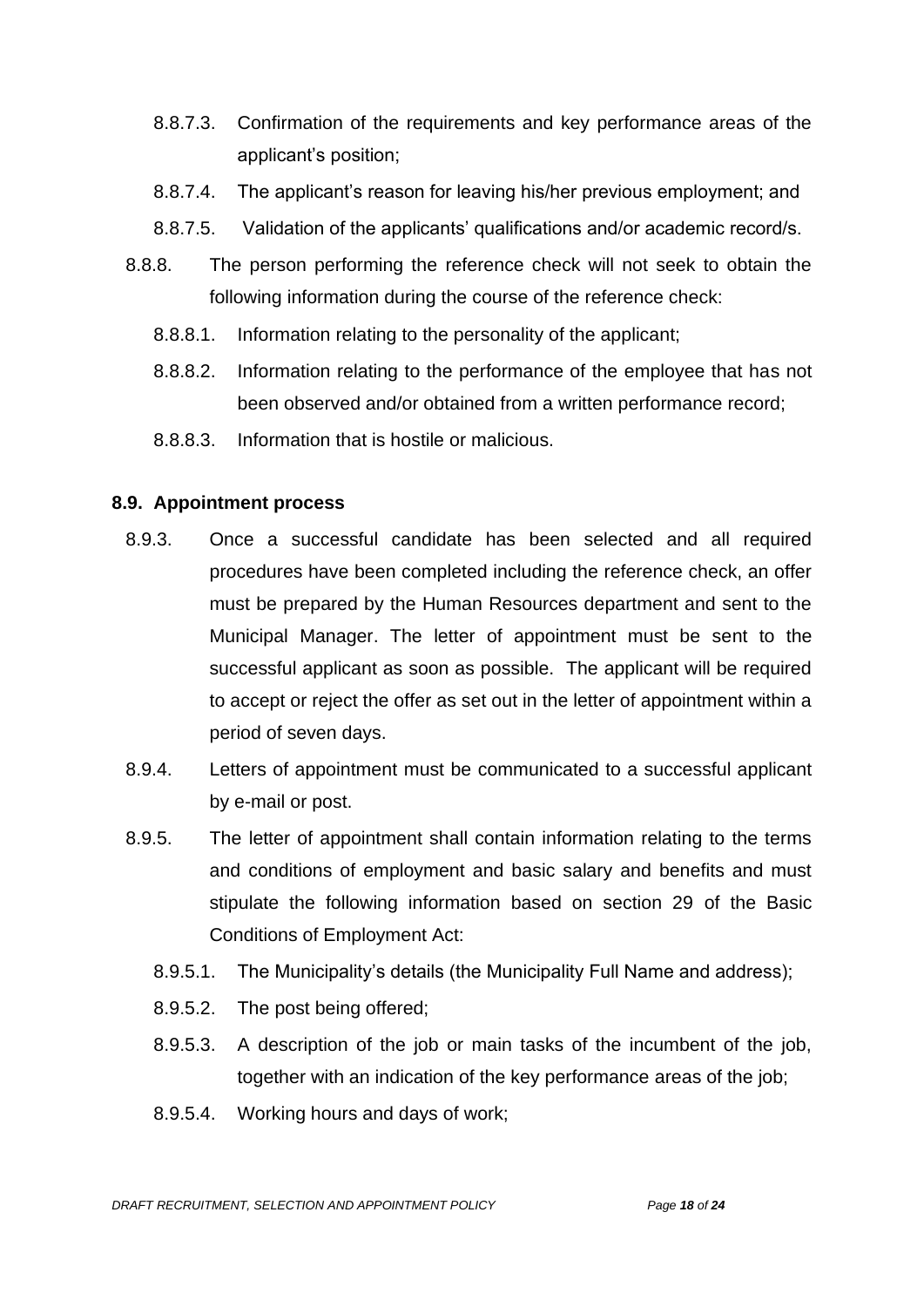- 8.9.5.5. The remuneration, benefits, overtime provisions, allowances and other monetary and non-monetary benefits attached to the post (frequency of payment and where required deductions);
- 8.9.5.6. Details of leave entitlement;
- 8.9.5.7. A date by which the offer of employment must be accepted in writing by the applicant and the date on which the proposed employment is to commence;
- 8.9.5.8. The person to whom the applicant would report if the applicant accepts the offer of employment;
- 8.9.5.9. Starting date;
- 8.9.5.10. Probationary period of six months and notice period requirements; and
- 8.9.5.11. Any specific requirements that might be required in the course of the job, for example, travelling.
- 8.9.6. Before applicants who are not South African citizens, can be appointed to any position in the Municipality, such applicants should be in possession of either:
	- 8.9.6.1. A permanent residence permit; or
	- 8.9.6.2. A temporary work permit covering the contemplated period of employment.
	- 8.9.6.3. Should the preferred successful candidate decline an offer of appointment, the Municipal Manager may appoint the second or the third candidate only if they scored moderate or average percentage during the interview.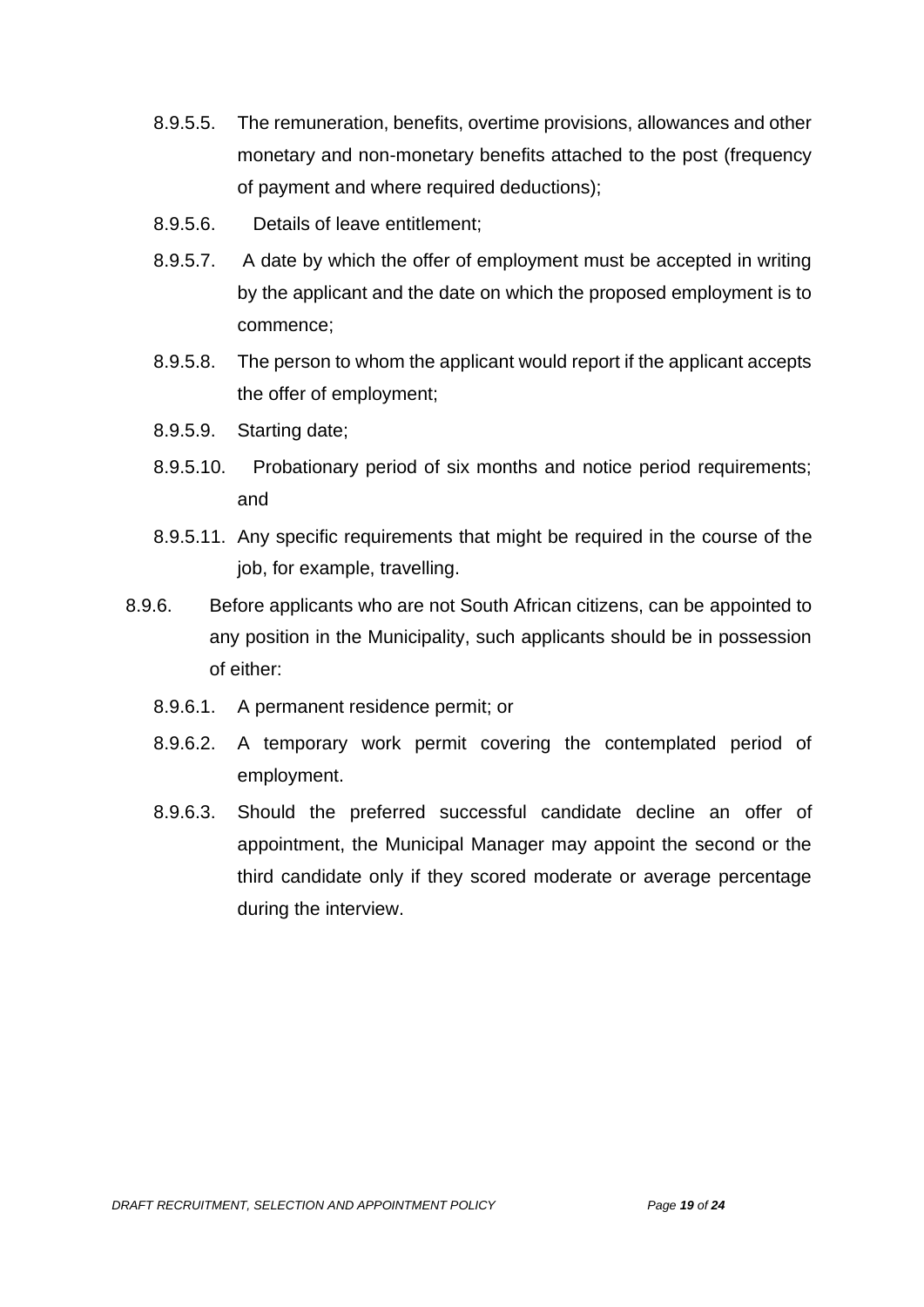#### **8.10. Probation**

# **(Covered under Schedule 8-Code of Good Practice: Dismissal, Labour Relations Act, Act 66, 1995)**

- 8.10.1. The probation period is for six (6) months, and is applicable for all job levels. The purpose of the probationary clause in the employment contract is to enable the Municipality to assess and evaluate and Employee's ability to perform and fit into the organisational culture of Dr J.S Moroka Local Municipality.
- 8.10.2. The probation period may be extended for a further three (3) months for reasons of performance, as per the recommendations of the Head of Department concerned and to be approved by the Municipal Manager ,thereafter, failure to perform will allow the Municipality to terminate the services of such employee.
- 8.10.3. Employees shall be given an opportunity to make representations regarding this matter, before extension or termination of service, through the assistance of a union representative or a fellow employee of his/her choice.

### **8.11 Induction**

8.11.1. All newly appointed employees shall be taken through an induction process within a period of two weeks.

### **8.12 Headhunting**

Headhunting, as defined in this policy shall not be permitted except in exceptional circumstances. In this regard headhunting may only be permitted if:

- 8.12.1. The post has been advertised in terms of this policy and no appointable candidate has been identified and the matter with detailed report be exposed to the council
- 8.12.2. The proposed appointee must meet the minimum requirements for the post and he/she must be interviewed by a duly constituted selection panel prior to a formal offer of appointment.
- 8.12.3. The post is a senior post or a post in a scarce skills area.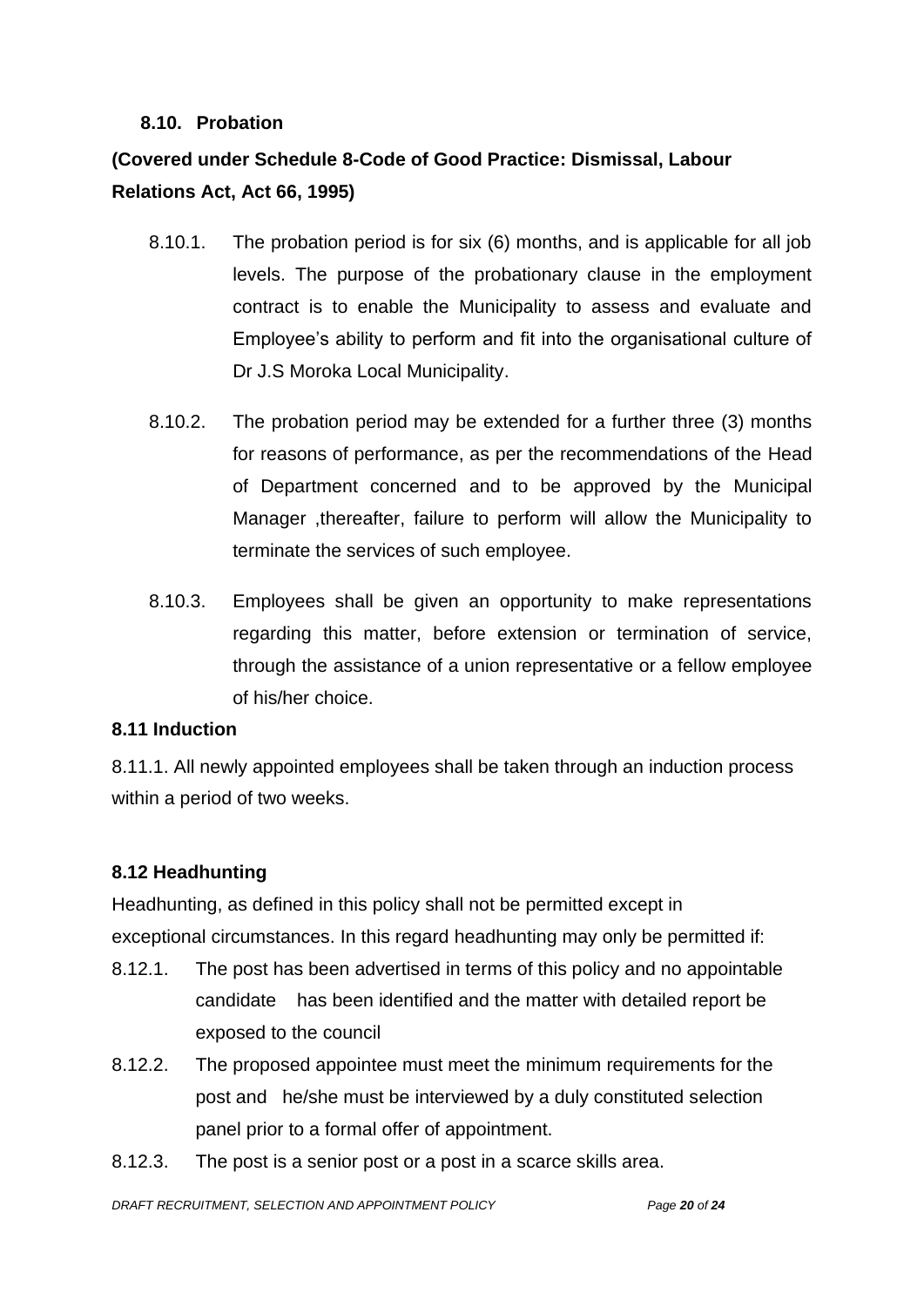8.12.4. Nepotism and tendencies of disregarding pieces of legislations governing labour should be avoided and transparency and accountability should be at the core of the process.

### **8.13. Reappointment of former employees of the Municipality**

- 8.13.1. Candidates previously employed by Dr J.S Moroka Local Municipality may not be re-appointed where:
	- 8.13.1.1. The grounds for termination of service were of such that the former employee was dismissed based on misconduct grounds in terms of the provisions of the Labour Relations Act, Act 66 of 1995.

### **8.14. Waiving of the policy and implementation provisions**

- 8.14.1. This policy shall be superseded by a Bargaining Council resolution, legislation and enforceable legal order.
- 8.14.2. This policy takes precedence over all other recruitment provisions.
- 8.14.3. The policy shall not be implemented retrospectively.

# **9. TRANSFER**

The purpose of this framework is to provide the parameters within which personnel mobility within the municipality will be dealt with.

An employee must be in his or her current position at least twelve (12) months and be in good standing before he or she is eligible to apply for a transfer. The twelve months waiting requirement may be waived if the position is being adversely affected due to a reduction in the work force or job elimination, or if there is significant change in the terms and conditions of employment (e.g. work schedule, hours, salary, status, etc.).

In all cases, the employee's work record, including but not limited to performance, attendance, efforts to develop skills and related behavior will be used as valid criteria for determining suitability for a position.

In consideration of the above factors, prior to a final offer employees must provide relevant documentation that supports recent performance history and also academic records. For all positions, consideration will be given to the employee's demonstrated interpersonal skills, among other job-related factors, before making a final decision. Deficiencies in such skills or job-related factors may eliminate an individual from further consideration.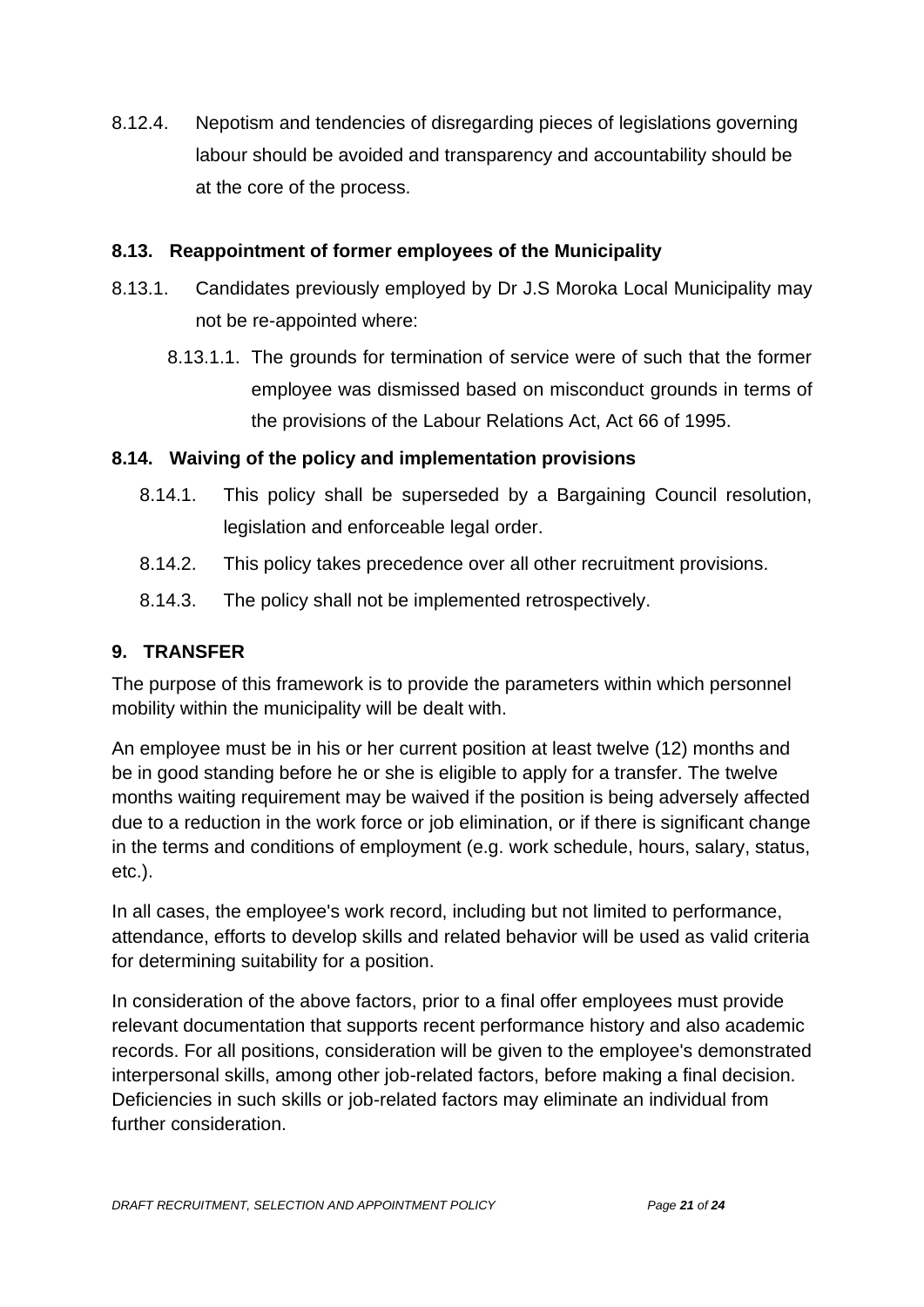### 9.1. **SCOPE OF APPLICABILITY, STATUTORY AUTHORISATION AND DEVIATIONS**

The municipality should have a fair and impartial transfer policy which should be known to each employee. The responsibility for effecting transfers is usually entrusted to a Municipal Manager with power to prescribe the conditions under which requests for transfers are approved. Care should be taken to ensure that frequent or large-scale transfers are avoided by laying down adequate selection and placement procedures for the purpose. A good transfer policy should:

- 1. Can be initiated by the employer of prospective transferee;
- 2. Specifically clarify the types of transfers and the conditions under which these will be made;
- 3. Locate the authority in some officer who may initiate and implement transfers;
- 4. Indicate whether transfers can be made only within a sub-unit or also between departments, divisions/plants;
- 5. Indicate the basis for transfer, i.e., whether it will be based on seniority or on skill and competence or any other factor;
- 6. Decide the rate of pay to be given to the transferee, if any applicable;
- 7. Intimate the fact of transfer to the person concerned well in advance;
- 8. Be in writing and duly communicated to all concerned;
- 9. Not be made frequently and not for the sake of transfer only.

## **9.2. REASONS FOR EMPLOYEE TRANSFERS:**

- 1. To avoid favoritism and nepotism.
- 2. To avoid gaining capacity of influencing and egocentrism.
- 3. To avoid monotony in the work of an employee.
- 4. Makes an employee accountable to his seat, so as not to find mistake by his successor.
- 5. So as to avoid excess dependency on particular employee, otherwise may affect the purpose of hierarchy and lose control over subordinates.
- 6. To create transparency among the employees and their work.
- 7. It limits taking advantage and sole control over the seat or section.
- 8. To avoid unnecessary influence on others for their own advantage.
- 9. To make conversant of different seats work.
- 10.To maintain healthy relationship in between all the staff members to retain harmonious environment to avoid unnecessary disputes.

### 9.3. **INTER-MUNICIPAL TRANSFER**

**Employee Responsibilities:** Prior to initiating a transfer, it is recommended that the interested employee advise his/her immediate supervisor that he/she is interested in other opportunities outside of the department/unit.

**Employer's responsibilities:** the Municipal Manager, as the representative of the employer will after careful consideration approve or disapprove the request. Feedback should be provided to the applicants in any instance (either approved or not approved).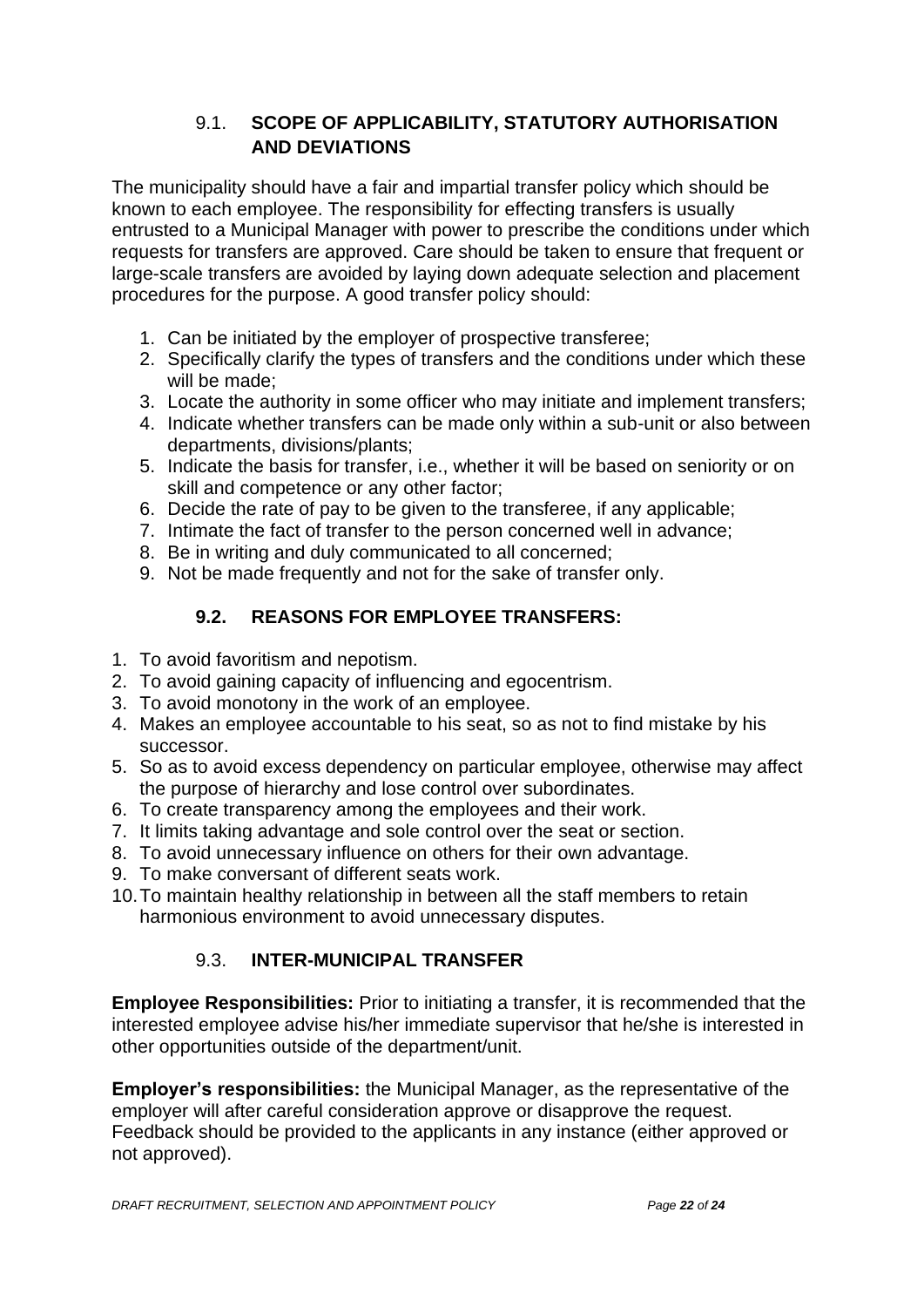### **9.4. IMPORTANCE OF EMPLOYEE TRANSFERS**

Transfer of employees must and essential within the municipality for the purpose of minimising conflict and maximizing productivity or services between employees, to ensure cordial relationship between employees, to increase transparency in work, to obviate syndicate of employees for unethical purpose and to obviate nepotism.

### 9.5. **TYPES OF TRANSFERS**

**a) Production transfers:** Such transfers are made to meet the company requirements. The surplus employees in one department/section who are efficient might be absorbed in other place where there is a requirement. Such transfers help to stabilise employment.

**b) Replacement transfers:** This takes place to replace a new employee who has been in the organization for a long time and thereby giving some relief to an old employee from the heavy pressure of work.

**c) Versatility transfers:** It is also known as rotation. It is made to develop all round employees by moving them from one job to another. It also helps to reduce boredom and monotony.

**d) Personnel or remedial transfers:** Such a transfer is made to rectify mistakes in selection and placement. As a follow up, the wrongly placed employee is transferred to a more suitable job.

**e) Shift transfers:** This is pretty common where there is more than one shift and when there is regularised rotation.

**f) Voluntary transfers** – This happen wherein the employee make a request to the employer to horizontally transfer him/her